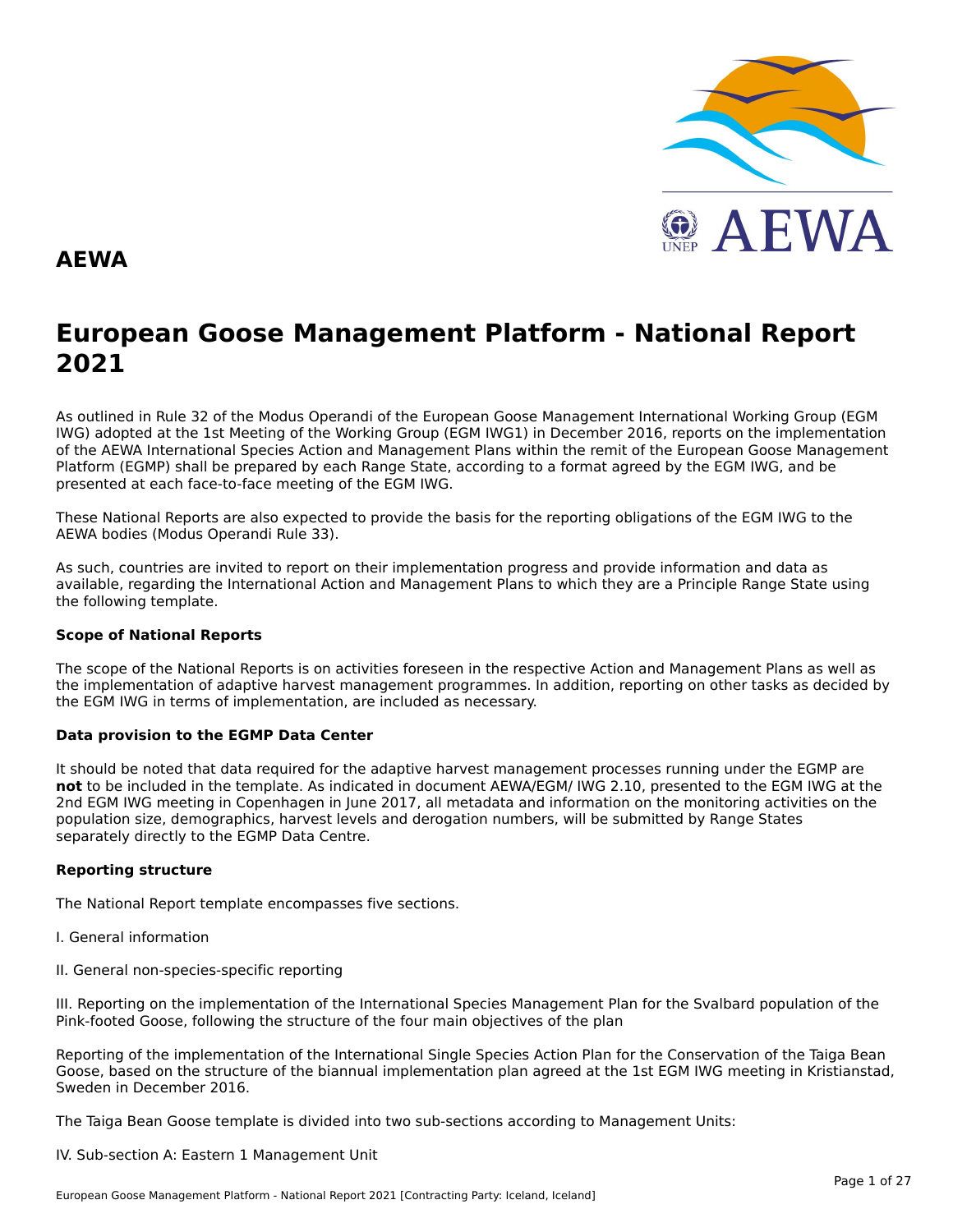V. Sub-section B: Western and Central Management Units

**Please note that country-specific questions are indicated (see bold text in square brackets under the questions)** and only need to be answered by the respective countries.

#### **Deadline for submission**

The final deadline for submission of the National Reports to the Secretariat is set for **Friday 30 April 2021.**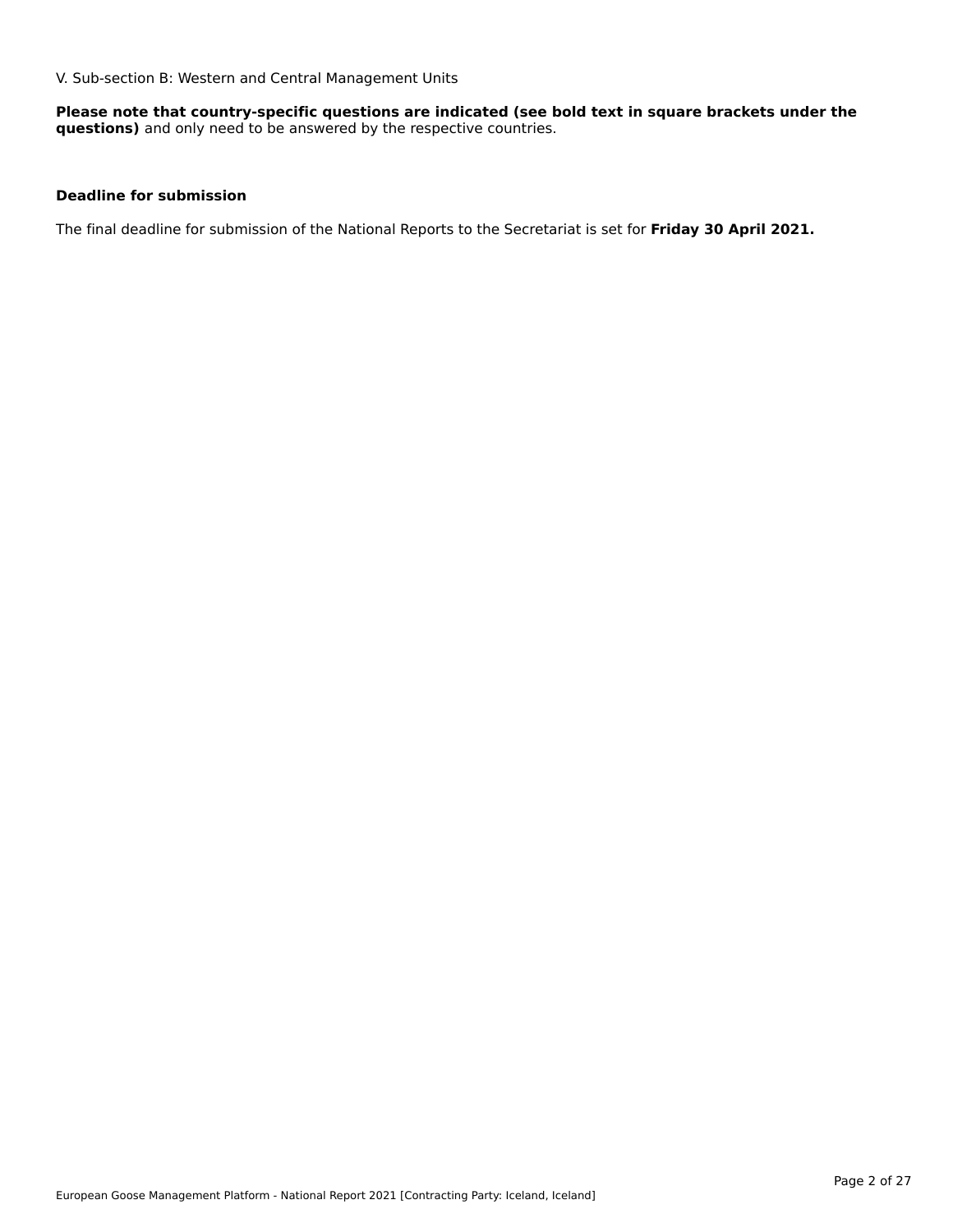#### **I. General information**

#### **To be completed by all Range States**

Name of reporting country››› Iceland

# **Designated National EGMP Administrative Authority**

Full name of the institution ››› Ministry for the Environment and Natural Resources

Name and title of the head of institution ››› Gudmundur Ingi Gudbrandsson, Minister for the Environment and Natural Resources

Mailing address - Street and number ››› Skuggasund 1

P.O. Box›››

Postal code ››› IS-101

City ››› Reykjavik

**Country** ››› Iceland

Telephone ››› +354 5458600

E-mail››› sigurdur.thrainsson@uar.is

Website››› https://www.government.is/ministries/ministry-for-the-environment-and-natural-resources/

### **Designated National Government Representative (NGR) for EGMP matters**

Name and title of the NGR ››› Sigurdur Thrainsson

Affiliation (institution, department) ››› Ministry for the Environment and Natural Resources

Mailing address - Street and number ››› Skuggasund 1

P.O. Box›››

Postal code ››› IS-101

City ››› Reykjavik

**Country** ››› Iceland

Telephone ››› +354 5458600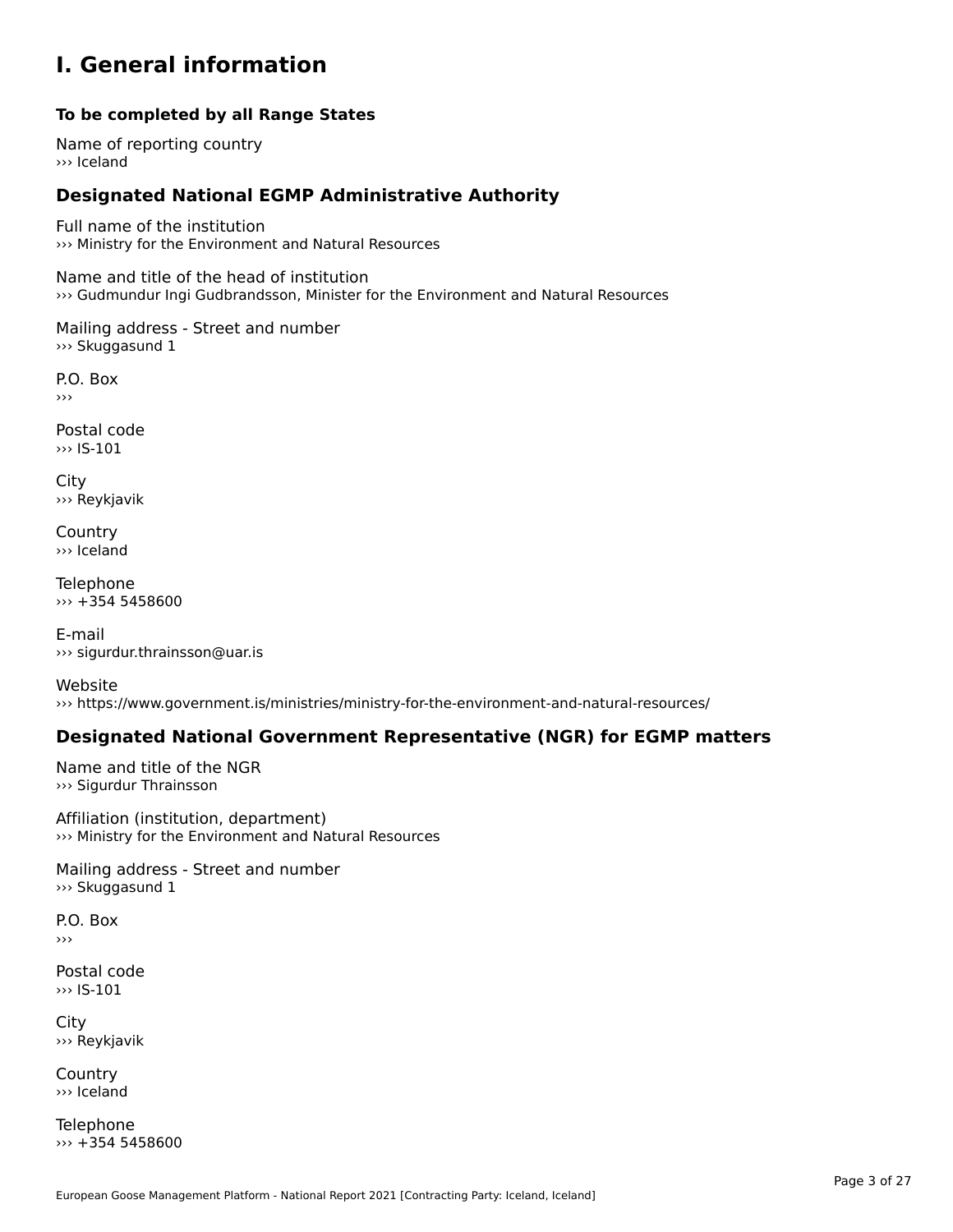E-mail››› sigurdur.thrainsson@uar.is

Website

›››

#### **Additional designated National Government Representative (NGR) for EGMP matters (if available)**(if available)

Name and title of the NGR››› Gudmundur A. Gudmundsson

Affiliation (institution, department) ››› Icelandic Institute of Natural History

Mailing address - Street and number ››› Urridaholtsstræti 6-8

P.O. Box ›››

Postal code›››

City ››› Garðabær

**Country** ››› Iceland

Telephone ››› +354 5900500

E-mail ››› mummi@ni.is

Website››› https://en.ni.is/

# **Designated National Expert (NE) for EGMP matters**

Name and title of the NE ››› Bjarni Jónasson

Affiliation (institution, department) ››› Icelandic Environment Agency

Mailing address - Street and number ››› Suðurlandsbraut 24

P.O. Box›››

Postal code››› IS-108

City ››› Reykjavik

Country››› Iceland

Telephone ››› +354 5912000

E-mail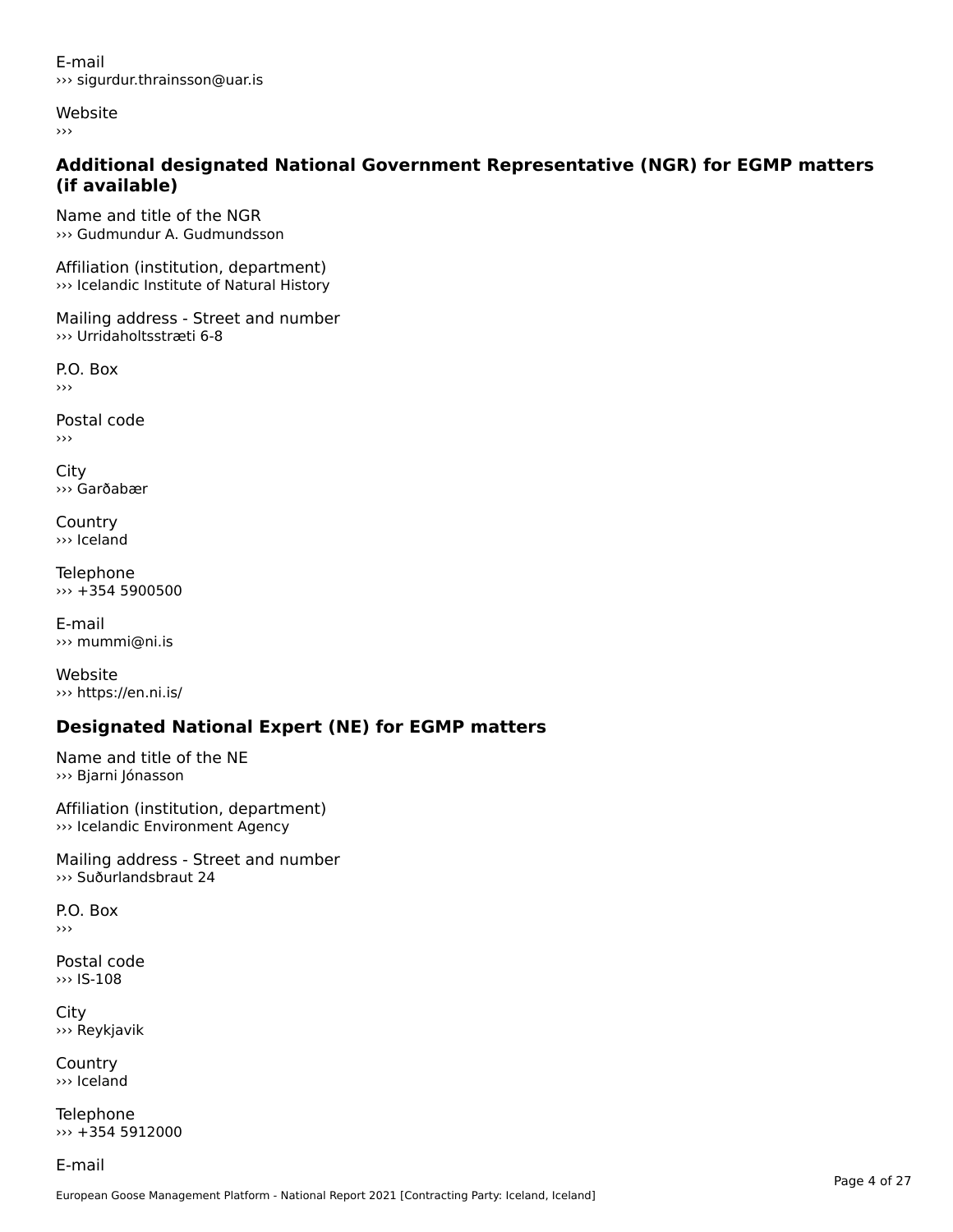››› bjarni.jonasson@umhverfisstofnun.is

Website ››› https://ust.is/english

# **Additional designated National Expert (NE) for EGMP matters (if available)**

Name and title of the NE›››

Affiliation (institution, department) ›››

Mailing address - Street and number

P.O. Box ›››

Postal code›››

City

**Country**  $\rightarrow$   $>$ 

Telephone ›››

E-mail›››

Website›››

#### **Other relevant institutions/entities/individual experts that have contributed to this report**report

Please insert information on any other relevant institutions/entities/individual experts that have contributed to this report ›››

**Additional information and comments (optional)**

Please insert additional information and comments ››› $\rightarrow$   $>$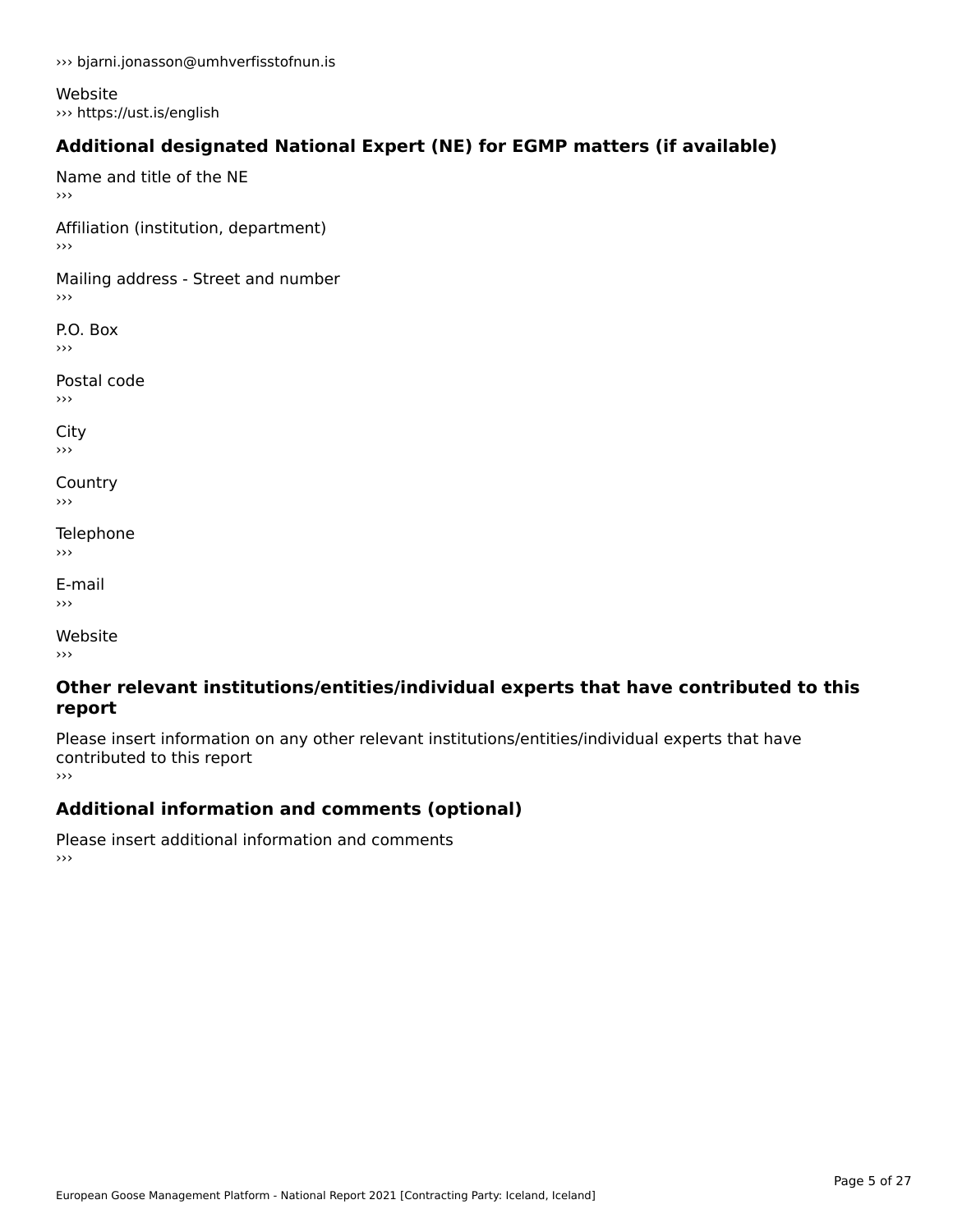#### **II. General non-species-specific reporting**

#### **To be completed by all Range States**

II.1. Are you monitoring the level of agricultural conflict (damage, complaints) with geese in your country n.i. Are you monitoring the lever or agricultural connict (damage, complaints) with g<br>on national (centralized for the entire country), regional(sub-national) or local level?

(PfG ISMP p.33, Objective II  $(4+5)$ ) Please select only one option ☑ Yes**☑ Yes**<br>□ No □ No<br>□ Not relevant

Please indicate the level:

Possibility for multiple options ™ USSIDING TO Multiple options<br>
□ National (centralized for the entire country) **☑ Regional (sub-national)**<br>☑ Local

#### **National (centralized for the entire country) monitoring**

Please provide details on the national monitoring methods, units, frequency and the coverage ››› Farmers can log into a centralized service gateway to report if their farming land is being grazed or when tarniers can fog filto a centralized service gateway to report if their familing faild is being grazed of<br>damaged by geese or swans. Reported grazing pressure and damage is verified in some instances but regular monitoring is not performed.

Are these national activities species-specific? Please select only one option ☐ No

Please list the species

››› Grazing pressure is mainly reported from the whooper swan, greylag gees and barnacle gees.

#### **Regional (sub-national) monitoring**

Please provide details on the regional monitoring methods, units, frequency and the coverage ››› Regular monitoring of agricultural conflicts, grazing pressure or damage, is not performed regionally.

Are these regional activities species-specific? ∩ne enese regional activ<br>Please select only one option □ Yes<br>□ No

Please list the species ›››

### **Local monitoring**

Please provide details on the local monitoring methods, units, frequency and the coverage ››› Local monitoring is not performed regularily.

Are these local activities species-specific? ∩ne these local detivities<br>Please select only one option □ Yes<br>□ No

Please list the species ›››

Please explain the reasons›››

Please explain the reasons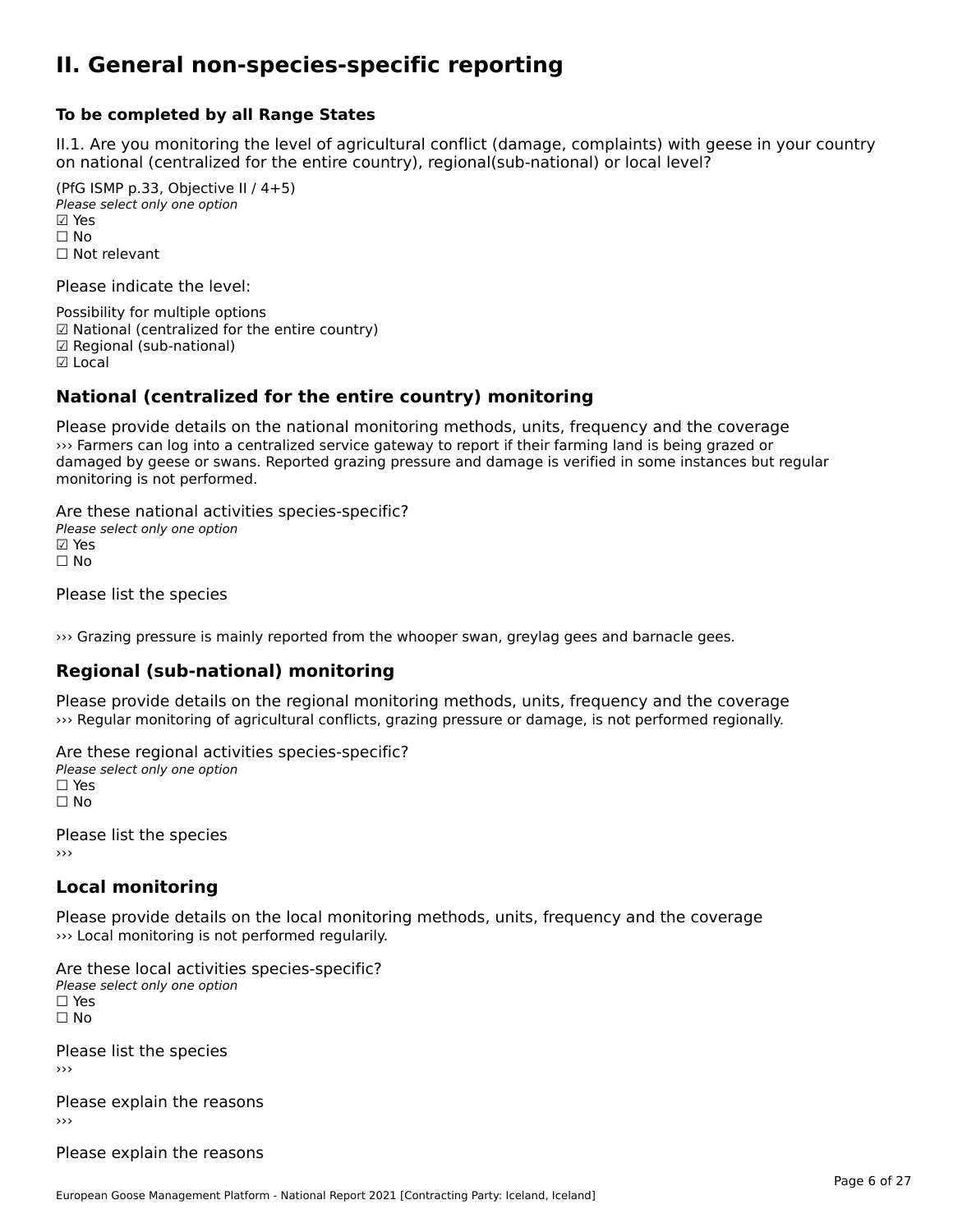II.2. What management measures does your country apply to manage agricultural conflicts related to

(PfG ISMP p. 33, Objective II / 4+5)

Possibility for multiple options

rossibility for multiple options<br>□ No agricultural conflict related to geese has been recorded in my country

 $\Box$  No management measures are applied to manage agricultural conflicts related to geese

☑ Compensation schemes (payments to farmers for losses e.g. crop damage)

© Compensation schemes (payments to familers for losses e.g. crop damage)<br>□ Subsidy schemes (payments to support farmers to provide for/tolerate geese on their land, replacing agricultural

use,<br>□ Scaring schemes or other preventive measures designed to actively keep geese away from farmland

 $\Box$  Designation of goose foraging areas (accommodation areas)

□ Designation of goose foraging areas (accommodation areas)<br>□ Derogation shooting to keep geese away from sensitive crops and to reduce population size

 $\Box$  Any other management measures to alleviate agricultural conflict

### **No management measures are applied**

Please explain the reasons ›››

# **Compensation schemes (payments to farmers for losses e.g. crop damage)**

Please indicate the level at which the schemes are applied

Possibility for multiple options rossibility for multiple options<br>☑ National (centralized for the entire country) **□ Regional (centranzed to**<br>□ Regional (sub-national)

☐ Local

Please explain how the damage (yield loss) is determined

#### Are these schemes species-specific?

Please select only one option ☑ Yes☑ Yes<br>Π No

Please provide details on the species-specific measures

Please provide any other details (e.g. results), if available

Please explain the reasons›››

Is the effectiveness of this scheme evaluated? □ CIC CILCCLIVENC55 OF C<br>Please select only one option  $\square$  Yes ☑ No

Please provide details on the evaluation of effectiveness

Please provide any other details (e.g. results), if available

Please explain the reasons

#### **Subsidy schemes (payments to support farmers to provide for/tolerate geese on their land, replacing agricultural use)**land, replacing agricultural use)

Please indicate the level at which subsidy schemes are provided

Possibility for multiple options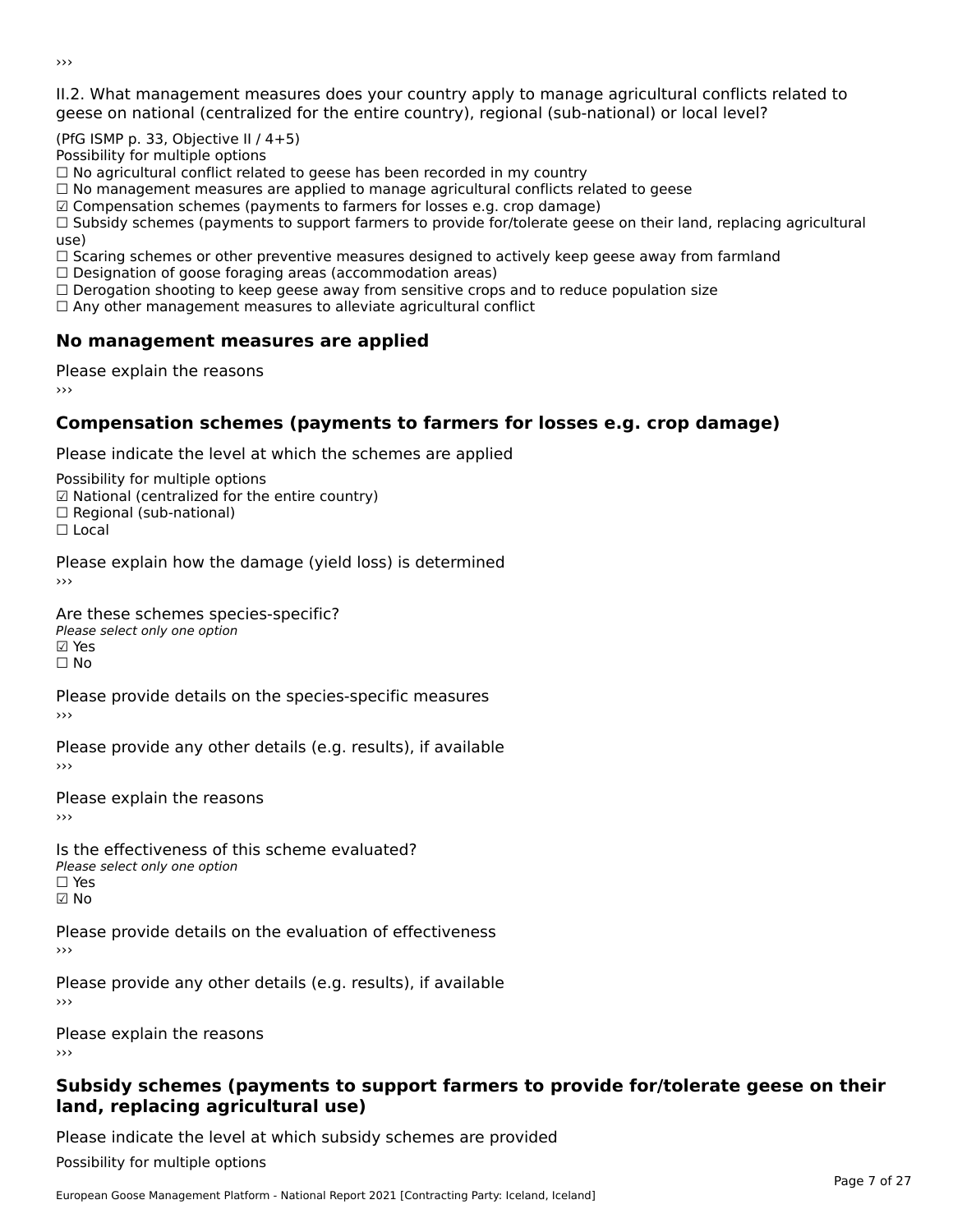☐ National (centralized for the entire country) □ National (centralized io<br>□ Regional (sub-national) ☐ Local

Please provide details on the subsidy schemes

Are these schemes species-specific?∩ne these senemes spee<br>Please select only one option □ Yes<br>□ No

Please provide details on the species-specific measures ›››

Please provide any other details (e.g. results) if available

Please explain the reasons

Is the effectiveness of this scheme evaluated?Please select only one option ☐ Yesים וכ<br>⊡ No

Please provide details on the evaluation of effectiveness

Please provide any other details (e.g. results) if available

Please explain the reasons

#### **Scaring schemes or other preventive measures designed to actively keep geese away from farmland**

Please indicate the level of the schemes

Possibility for multiple options rossibility for multiple options<br>□ National (centralized for the entire country)

□ Rational (centralized io<br>□ Regional (sub-national)

 $\Box$  Local

Please provide details on the scaring schemes or other preventive measures

Is the effectiveness of this scheme evaluated?□ CITC CITCCLIVERESS OF C<br>Please select only one option □ Yes<br>□ No

Please provide details on the evaluation of effectiveness

Please provide any other details (e.g. results) if available

Please explain the reasons›››

### **Designation of goose foraging areas (accommodation areas)**

Please provide details on the foraging areas (accommodation areas)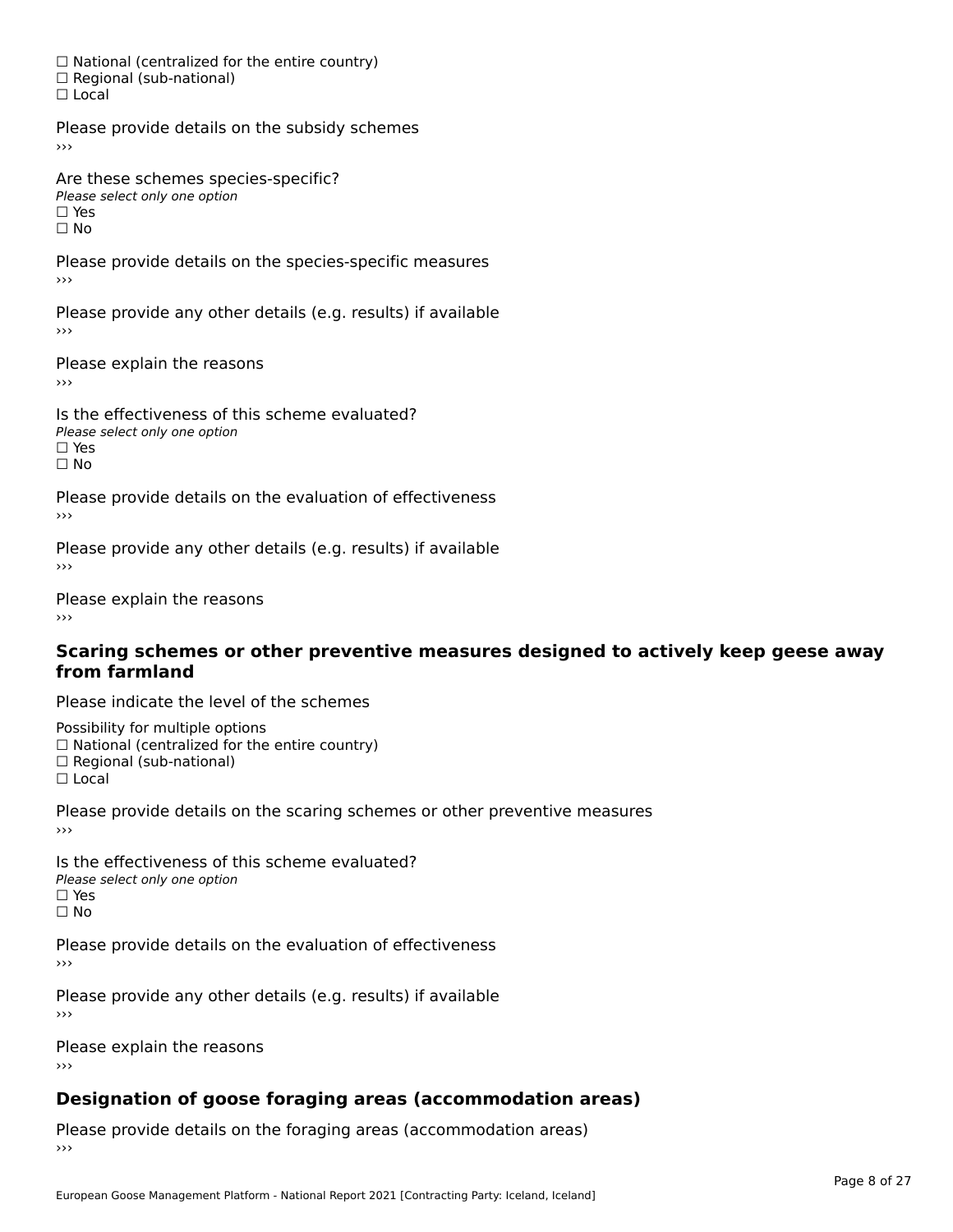Please indicate at which level the foraging areas are designated

Possibility for multiple options rossibility for multiple options<br>□ National (centralized for the entire country) □ Regional (sub-national)<br>□ Regional (sub-national)

Is the effectiveness of accommodation areas evaluated?Please select only one option ☐ Yesים וכ<br>⊡ No

Please provide details on the evaluation of effectiveness

Please provide any other details (e.g. results), if available

Please explain the reasons›››

#### **Derogation shooting to keep geese away from sensitive crops and to reduce population size**population size

Please provide species-specific details on the derogation shooting ›››

Please indicate the application level of the derogation shooting

Possibility for multiple options rossibility for multiple options<br>□ National (centralized for the entire country) □ Rational (centralized io<br>□ Regional (sub-national)

 $\Box$  Local

Is the effectiveness of derogation shooting evaluated?

Please select only one option

☐ Yes

ים<br>⊡ No

Please provide details on the evaluation of effectiveness

Please provide any other details (e.g. results), if available

Please explain the reasons

### **Any other management measures taken to alleviate agricultural conflicts**

Please provide details on the management measures that are taken ›››

Please indicate the level of the measures

Possibility for multiple options

™assibility for multiple options<br>□ National (centralized for the entire country)

□ National (centralized io<br>□ Regional (sub-national)

☐ Local

Are these measures species-specific?Please select only one option

☐ Yes☐ No

Please give details on the species-specific measures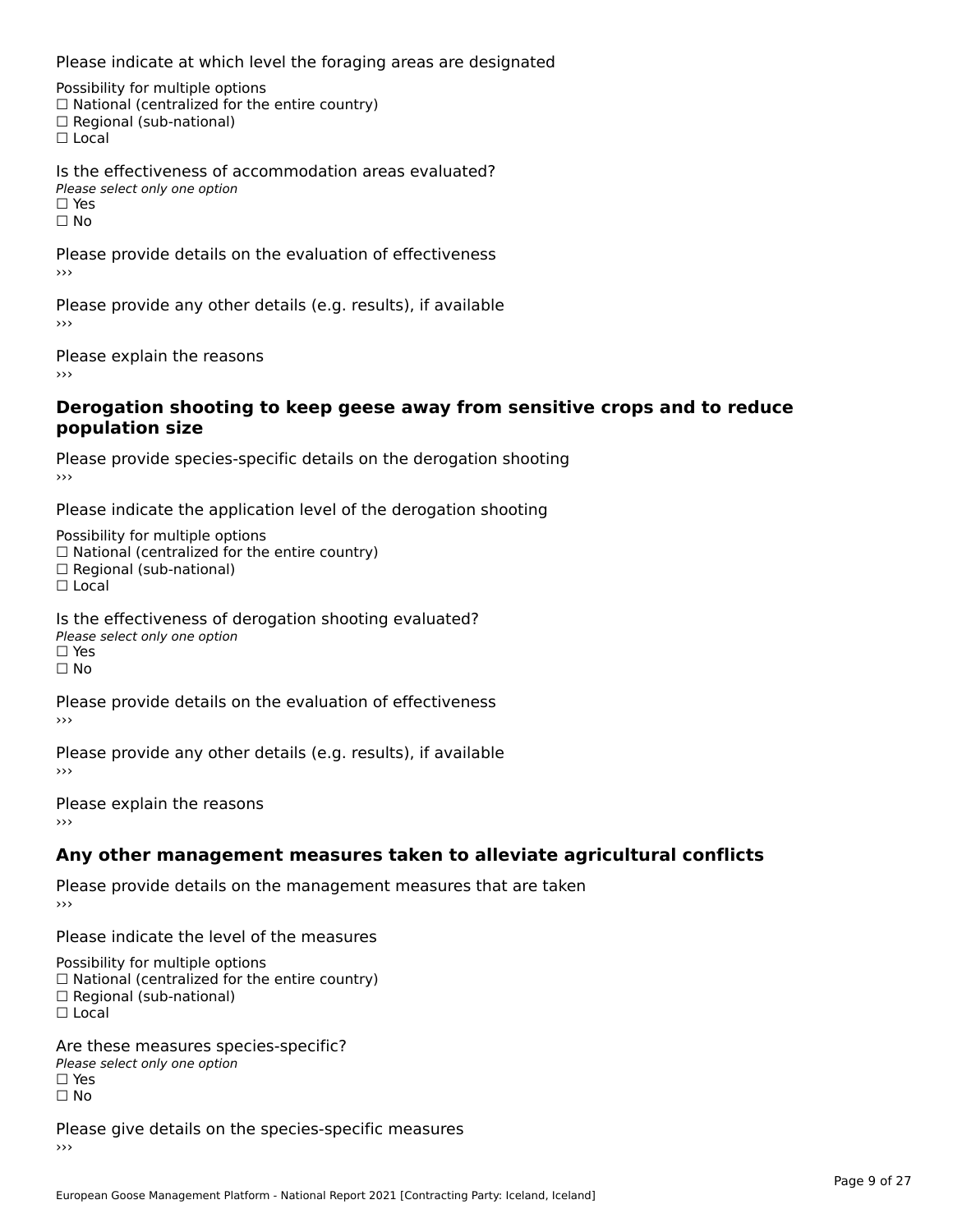Please provide brief details (attach file or provide weblink)›››

Please explain the reasons›››

Is the effectiveness of these measures evaluated?Please select only one option☐ Yes☐ No

Please provide details on the evaluation of effectiveness

Please provide any other details (e.g. results), if available

Please explain the reasons›››

II.3. Has your country developed new or adjusted existing legislation to facilitate the implementation of

(TBG ISSMP; PfG ISSMP)

Please select only one option ☑ Yes

☐ The legislation has been reviewed and no need to adjust existing or develop new legislation has been identified ☐ No, but the development of new or adjustment of existing legislation is currently under political discussion ☐ No, but the development of new or adjustment of existing legislation is currently under technical discussion

 $\Box$  No, but the development of new or adjustment of existing legislation is currently under technical discussion

□ No, but the development of hew or adjustment of existing regislation is currently under technical discussion<br>□ The legislation has not been reviewed yet for any possible need of adjustment or development of new legislat

Please provide details on the new legislation or the adjustments to existing legislation and the issues

››› A bill for a new legislation is being discussed at the Parliament.

Please attach the legislation

Please indicate if you have used the Guidance on Implementation of AHM through Domestic Legal Piease indicate if you have used the<br>Regulations (adopted at EGM IWG3) Please select only one option

☐ Yes☐ No

Please explain what other guidance has been used instead

Please provide details

Is there an anticipated date to conclude considerations related to development or adjustment of legislation iciaca commi widiin your council

Is there an anticipated date to conclude considerations related to development or adjustment of legislation is there an anticipated date to control<br>related to AHM within your country

Please explain the reasons

Please specify›››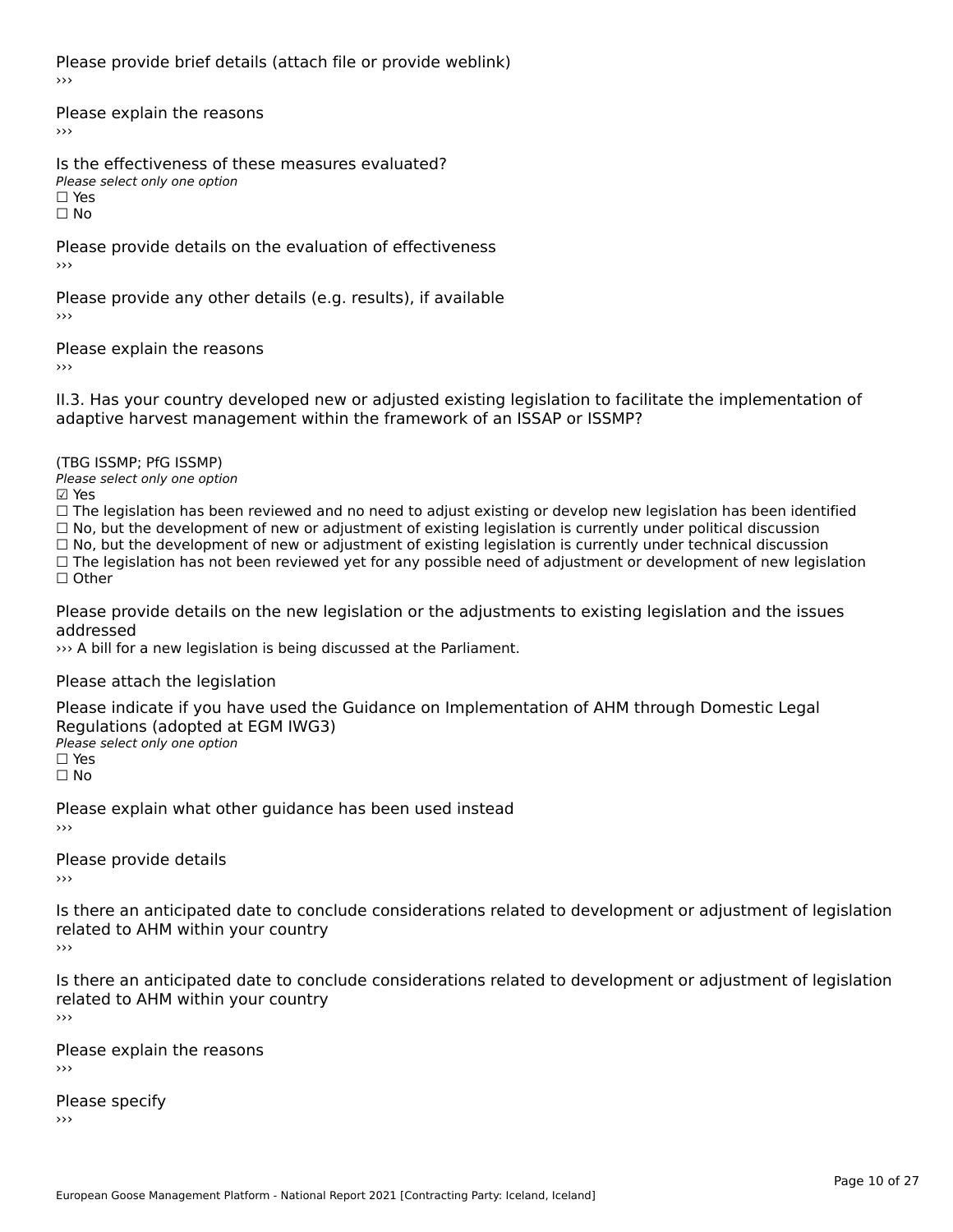# **III. Pink-footed Goose International Species Management Plan (PFG**III. FII<br>ICMAD)

### **Praticipating Range States: Belgium, Denmark, the Netherlands, Norway**

### **General Implementation**

III.1. Does your country have a national (centralized for the entire country), regional (sub-national) or local

(PfG ISMP, p. 29; Objective II+IV/6) Please select only one option *Please select only one option*<br>□ Yes, adopted and being implemented  $\Box$  ies, adopted and being implemented<br> $\Box$  Yes, adopted but not being implemented  $\Box$  A plan(s) is/are being developed ☑ No

Please indicate the level of the plan

Possibility for multiple options rossibility for multiple options<br>□ National (centralized for the entire country) □ National (centralized io<br>□ Regional (sub-national) ☐ Local

#### **National management plan**

Please indicate the date of adoption

**National Management Plan** 

Please indicate by whom the plan was adopted

**National** Management Plan

Please provide details about the implementing agency

**National** Management Plan

Please provide a reference to the plan

**National** Management Plan

Please provide a main contact

**National** Management Plan

Does the management plan/s promote recreational uses such as tourism and hunting?

(PfG ISMP, p. 33, Objective II+IV/6) Please select only one optionPlease select only one option  $\square$  Yes ☐ No

Please provide more details on the activities›››

Please indicate the economic, cultural and other value of the recreational activities at national level

Please explain the reasons ›››

# **Regional management plan**

In case of various management plans, please upload a document or table listing all the management plans, $\frac{1}{2}$  case of various management plans, please uploa including the details required in the sections below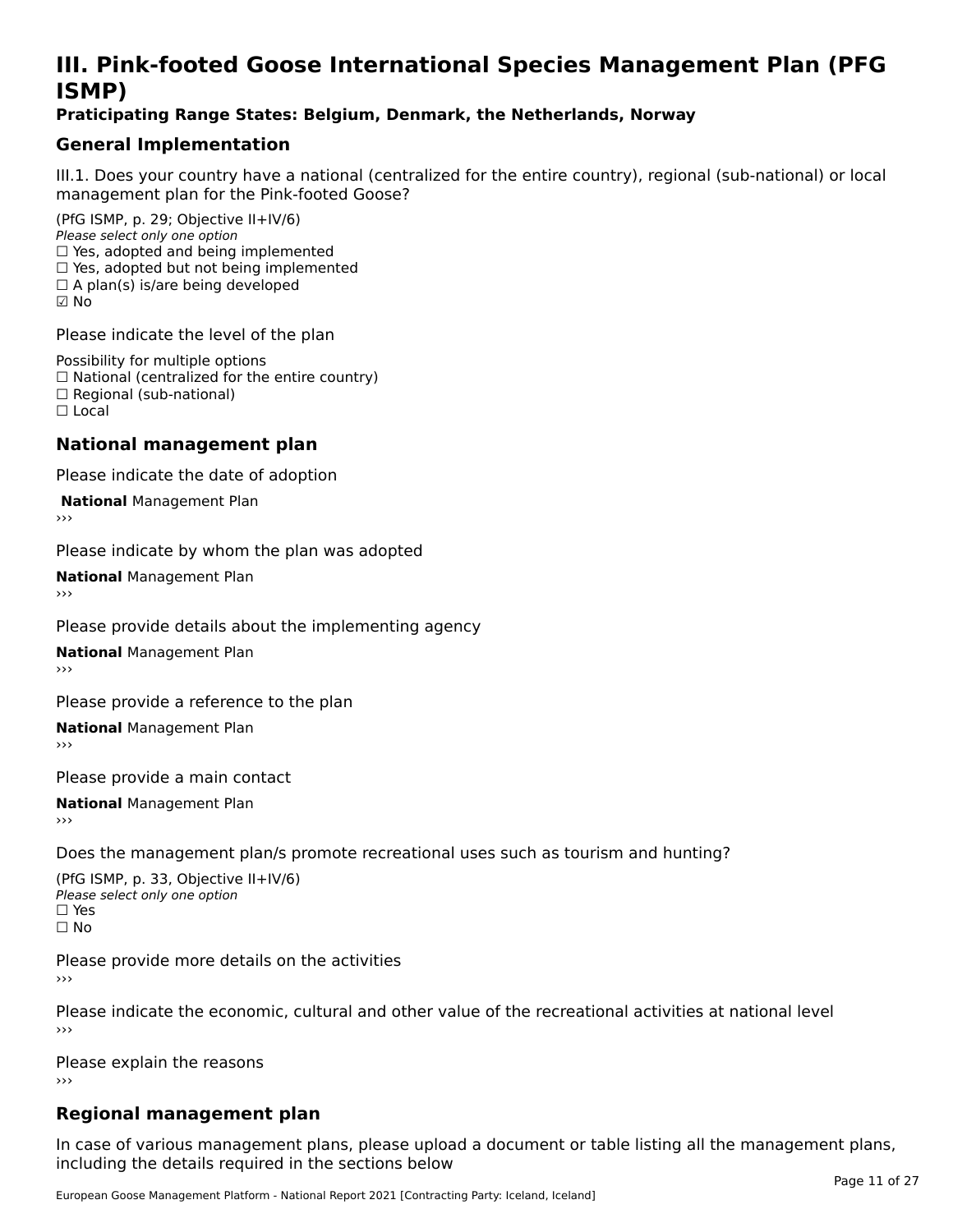›››

Please indicate the region the plan encompasses **Regional** Management Plan Please indicate the date of adoption

**Regional** Management Plan

Please indicate by whom the plan was adopted

**Regional** Management Plan

Please provide details about the implementing agency

**Regional** Management Plan

Please provide a reference to the plan

**Regional** Management Plan

Please provide a main contact

**Regional** Management Plan

Does the management plan promote recreational uses such as tourism and hunting?

(PfG ISMP, p. 33,Objective II+IV/6) ∩∩ וויוכו פון<br>Please select only one option<br>□ Yes □ Yes<br>□ No

Please provide more details on the activities ›››

Please indicate the economic, cultural and other value of the recreational activities at regional level

Please explain the reasons ›››

# **Local management plan**

In case of various management plans, please upload a document or table listing all the management plans, in case or various management plans, please uploa<br>including the details required in the sections below ›››

Please indicate the area the plan encompasses

**Local** Management Plan

Please indicate the date of adoption

**Local** Management Plan›››

Please indicate by whom the plan was adopted

**Local** Management Plan

Please provide details about the implementing agency

**Local** Management Plan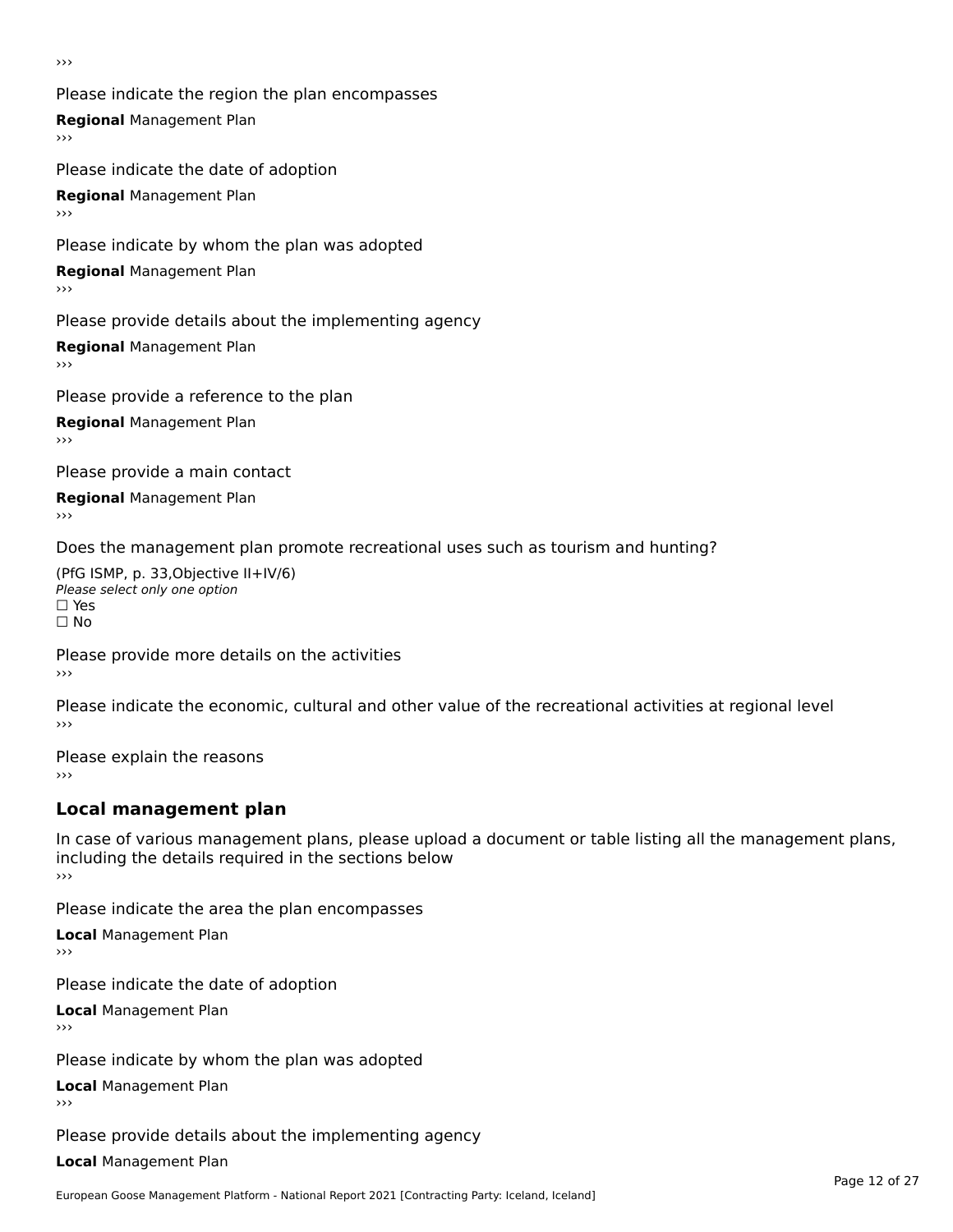›››

### Please provide a reference to the plan

**Local** Management Plan

Please provide a main contact

**Local** Management Plan

Does the management plan promote recreational uses such as tourism and hunting?

(PfG ISMP, p. 33, Objective II+IV/6) Please select only one option☐ Yes☐ No

Please provide more details on the activities

Please indicate the economic, cultural and other value of the recreational activities at local level

Please explain the reasons ›››

Please indicate the level of the plan ∩ease marcate the lever of the plan<br>□ National (centralized for the entire country) □ National (centralized io<br>□ Regional (sub-national) ☐ Local

#### **National management plan**

Please indicate the date of adoption

National management plan

Please indicate by whom the plan was adopted

National management plan

Please provide details about the implementing agency

National management plan

Please provide a reference to the plan

National management plan

Please provide a main contact

National management plan

# **Regional management plan**

Please indicate the region the plan encompasses Regional management plan

Please indicate the date of adoption

Regional management plan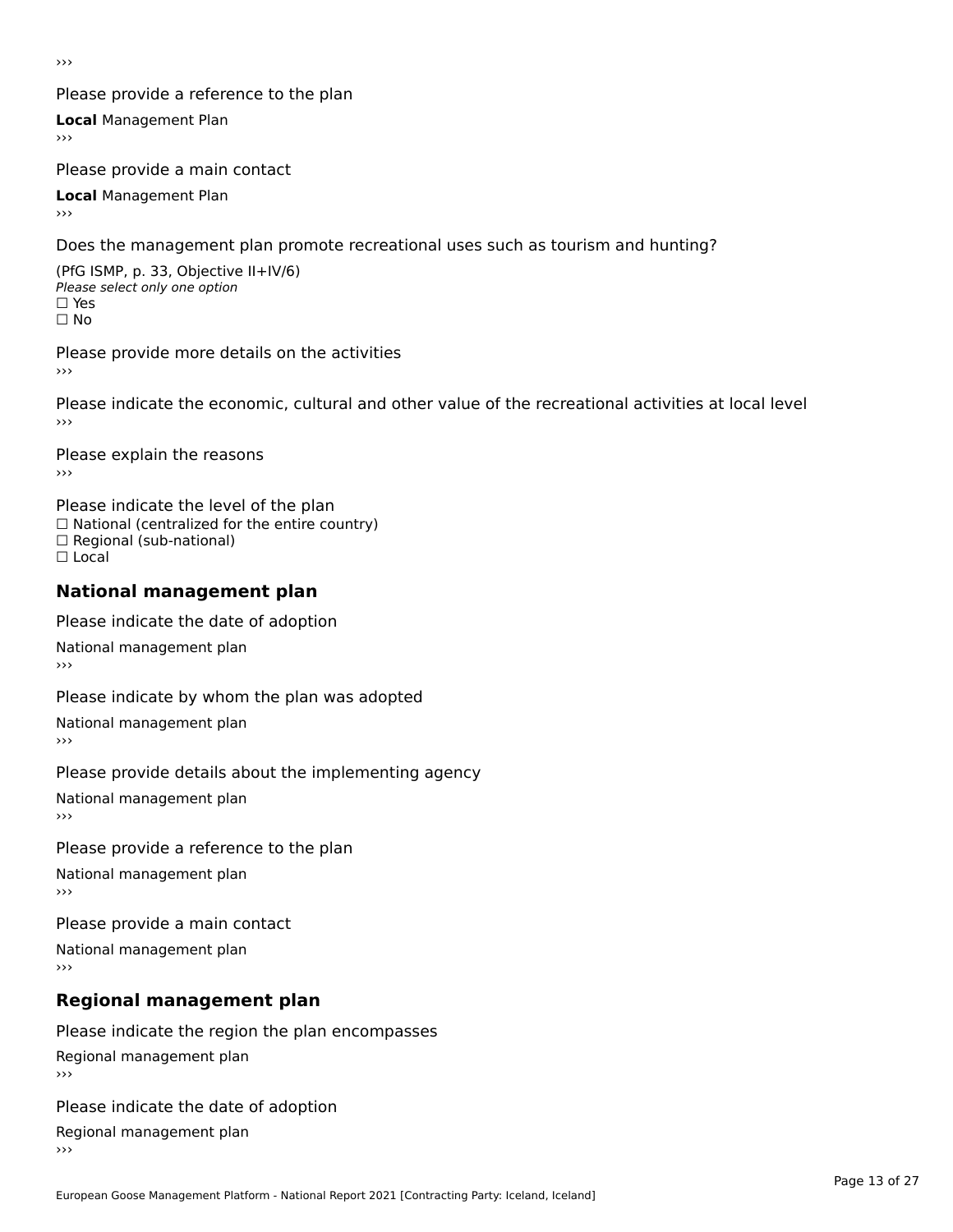#### Please indicate by whom the plan was adopted

Regional management plan

#### Please provide details about the implementing agency

Regional management plan

Please provide a reference to the plan Regional management plan

Please provide a main contact Regional management plan

#### **Local management plan**

Please indicate the area the plan encompasses

Local management plan $\overline{\phantom{a}}$  $\rightarrow$   $>$ 

Please indicate the date of adoption

Local management plan $\overline{v}$ 

Please indicate by whom the plan was adopted Local management plan›››

Please provide details about the implementing agency

Local management plan $\overline{v}$ 

Please provide a reference to the plan

Local management plan›››

Please provide a main contact

Local management plan $\overline{v}$ 

In case of various management plans, please upload a document or table listing all the management plans,in case or various management plans, please upload including the details required in the sections above<br>>>>

Are the management plan/s promoting recreational uses such as tourism and hunting?

(PfG ISMP, p. 33, Objective II+IV/6) Please select only one option☐ Yes☐ No

Please provide more details on the planned activities

Please explain the reasons›››

Please indicate why the plan is not being implemented›››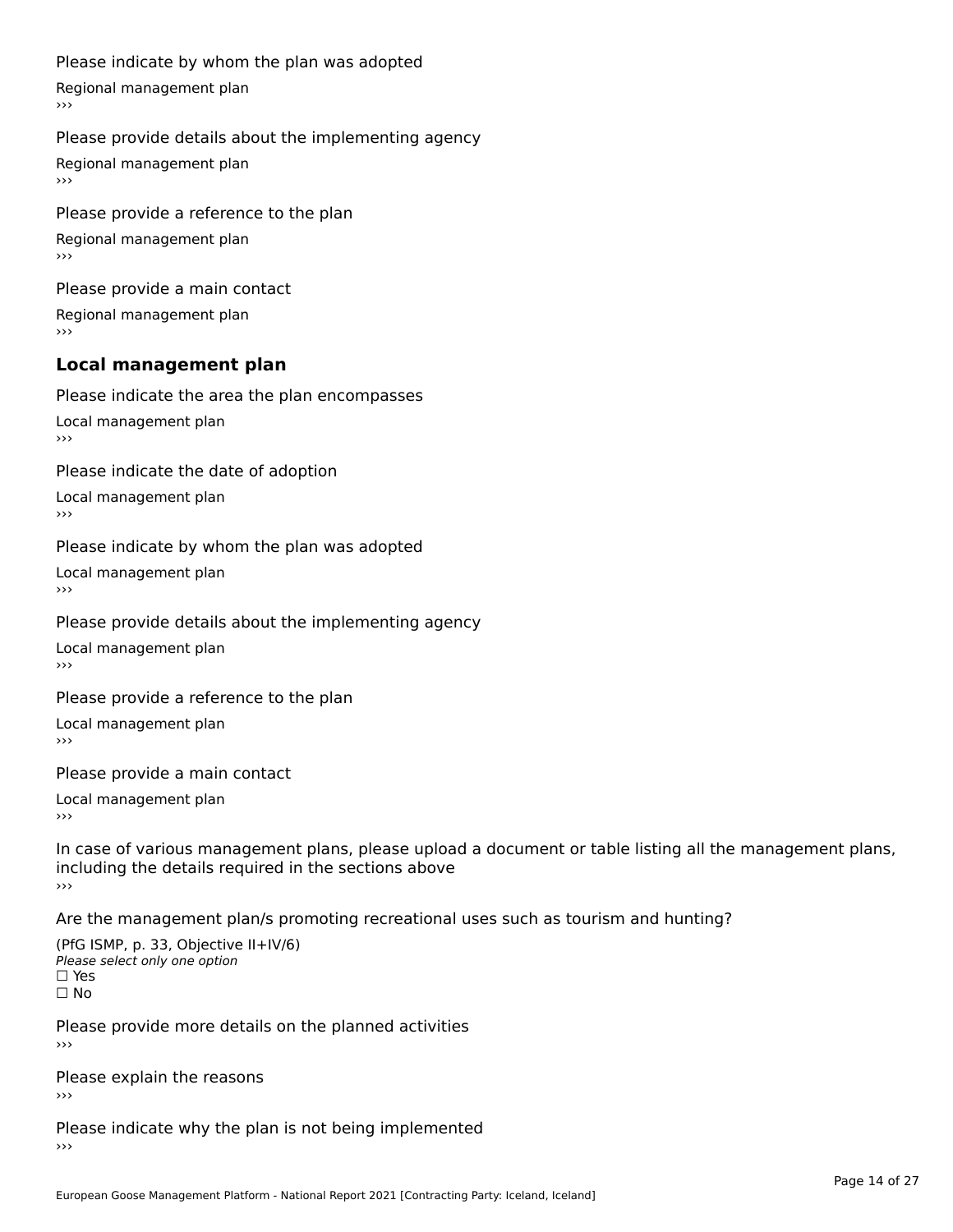Please indicate the timeline for the finalization of the plan›››

Please indicate when it is expected to be adopted

Please indicate the level of the plan(s) (National, regional, local)

Please explain the reasons ››› Management plans for wild birds og

Field for additional information on management plan/s (optional)

III.2. Has your country established a working group to support the implementation of the PfG ISMP?

(PfG ISMP, p. 29, Objective  $I+II+II+IV/1$ ) Please select only one option □ Yes, a working group has been established □ Tes, a working group has been established<br>□ The establishment of a working group is under consideration

Please indicate the type of working group that has been established

Possibility for multiple options  $\Box$  National (centralized for the entire country)  $\Box$  Regional (sub-national)  $\Box$  Local

#### **National working group**

Please indicate the date of establishment›››

Please list the working group members and coordinator ›››

Please provide details about the functions of the working group ›››

Please provide a main contact ›››

# **Regional working group**

In case of multiple regional working groups, please upload a document or table listing all the working In case of multiple regional working groups, please upload a<br>groups, including the details required in the sections below ›››

Please indicate the region the working group services ›››

Please indicate the date of establishment ›››

Please list the working group members and coordinator ›››

Please provide details about the functions of the working group ›››

Please provide a main contact ›››

# **Local working group**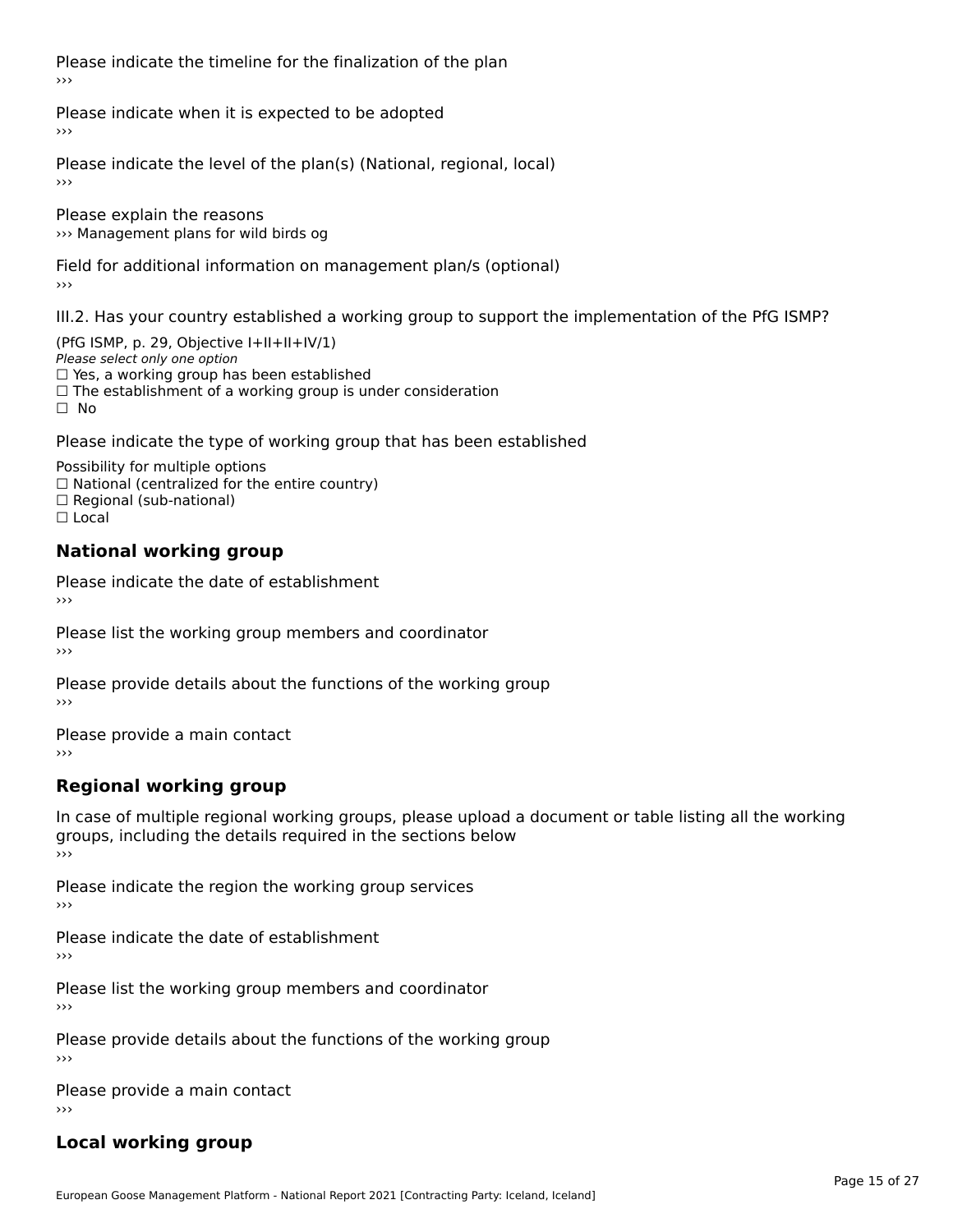In case of multiple local working groups, please upload a document or table listing all the working groups, including the details require in the sections above<br>>>>

Please indicate the area the working group services ›››

Please indicate the date of establishment ›››

Please list the working group members and coordinator ›››

Please provide details about the functions of the working group ›››

Please provide a main contact ›››

Please indicate by when a decision on the establishment will be taken

Please indicate which existing structure or capacity is responsible for the implementation of the PfG ISMP instead

Field for additional information on working group (optional)

#### **Objective I. Maintain a sustainable and stable Pink-footed Goose population and its range**range

III.3. Have key sites for the Pink-footed Goose been identified in your country?

(PfG ISMP, p. 32, Objective I/4)Please select only one option ☐ Yes☐ No

Please upload an Excel table and include specific information for each site on the following items

- $1 \quad \alpha$
- 2 Site
- 2 Site<br>3 Size (ha)

د حدد una<br>4 Location (decimal geographic coordinates; and separately upload a map indicating roost and main foraging areas 4 Location<br>if possible)

- 5 Main habitat types
- 6 Has this site been afforded appropriate designation status at international levels (e.g. Ramsar site, SPA, etc.)? 6. Bestweetter status
- 6a Designation status<br>6b Date of designation
- 
- 6c Any other relevant information
- 7 Has this site been afforded appropriate protected area status at national levels? 7a Designation status
- 7a Designation status<br>7b Date of designation
- 
- 7c Any other relevant information
- 8 Does a management plan exist that address the conservation requirements of pink-footed geese?
- 8a Provide brief details e.g. about the hunting regulations and other management regimes ›››

Please explain the reasons

III.4. Are measures being taken to restore and/or rehabilitate Pink-footed Geese roosting and/or feeding habitats?

 $(PCI GMP, p. 33, Qb)$  is the I+II/7) Possibility for multiple optionsPossibility for multiple options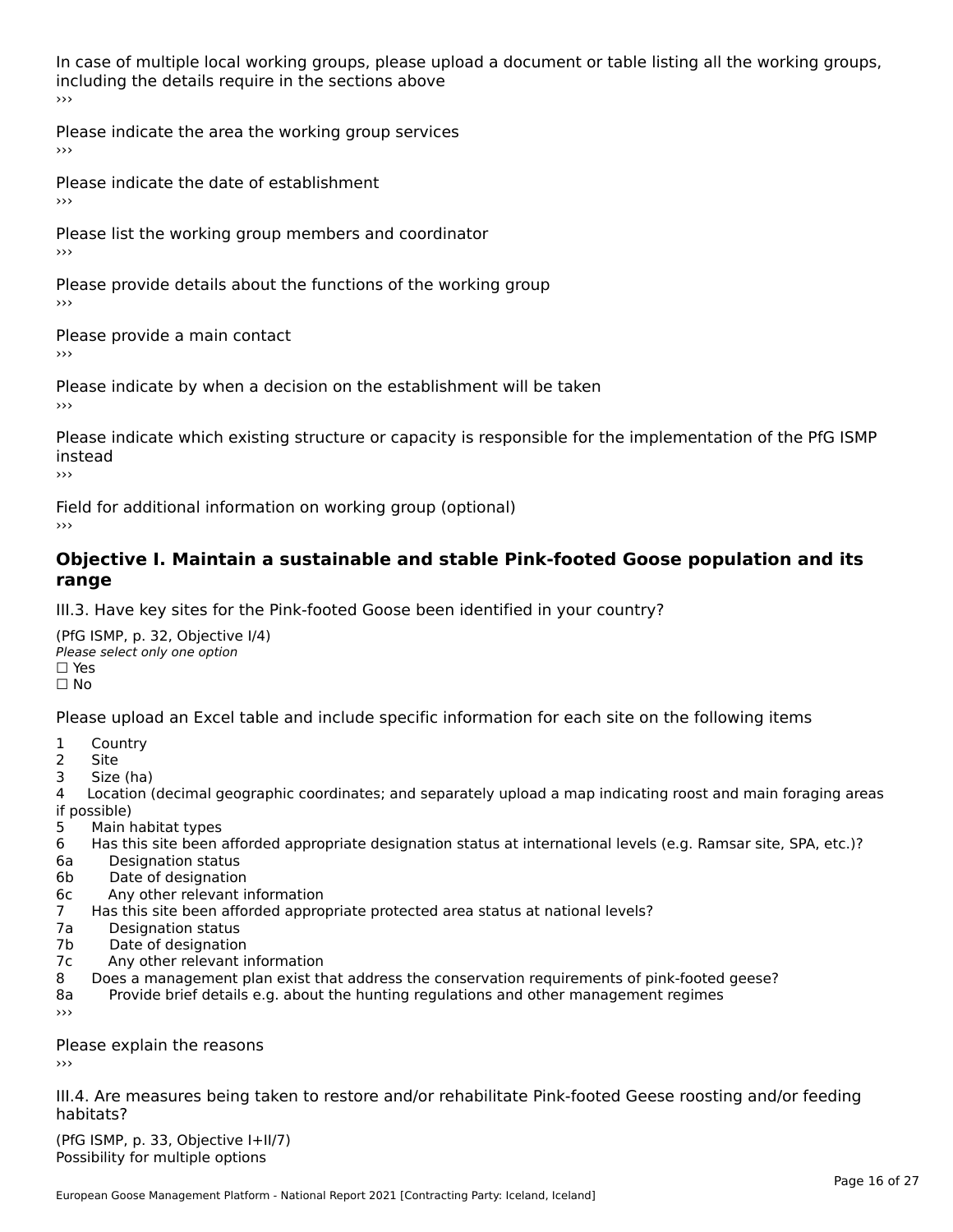☐ In staging areas □ in staging areas<br>□ In the wintering areas ☐ Not relevant

# **In the staging areas**

Please provide brief details, listing sites and measures ›››

#### **In the wintering areas**

Please provide brief details, listing sites and measures ›››

Please explain the reasons

III.5. Has a programme for prevention of Pink-footed Goose breeding on mainland been developed and

(PfG ISMP, p. 31, Objective I+II+II/2)

**[only for Norway]**

Please select only one option riease select only one option<br>□ Yes, the programme is being implemented

 $\Box$  ies, the programme is being implemented to date  $\Box$  Yes, but the programme is not being implemented to date

 $\Box$  No, but a programme is under development

Please provide information on measures taken to date

Please provide results, if available

Please provide brief details on the measures and timeline of the programme›››

Please explain why it has not been implemented

Please provide brief details and expected date of enacting it

Please provide details on any other relevant activities undertaken, if any›››

### **Keep agricultural conflicts to an acceptable level**

III.6. Are agricultural conflicts related to Pink-footed Geese (e.g. crop damage) currently at an acceptable

(PfG ISMP, p. 33, Objective II / 4+5)Please select only one option ☐ Yes☐ No

Please indicate how these conflicts are being addressed

Please indicate how these conflicts are being addressed›››

Please provide further details, as necessary ›››

#### **Objective III. Avoid increase in tundra vegetation degradation on the breeding range**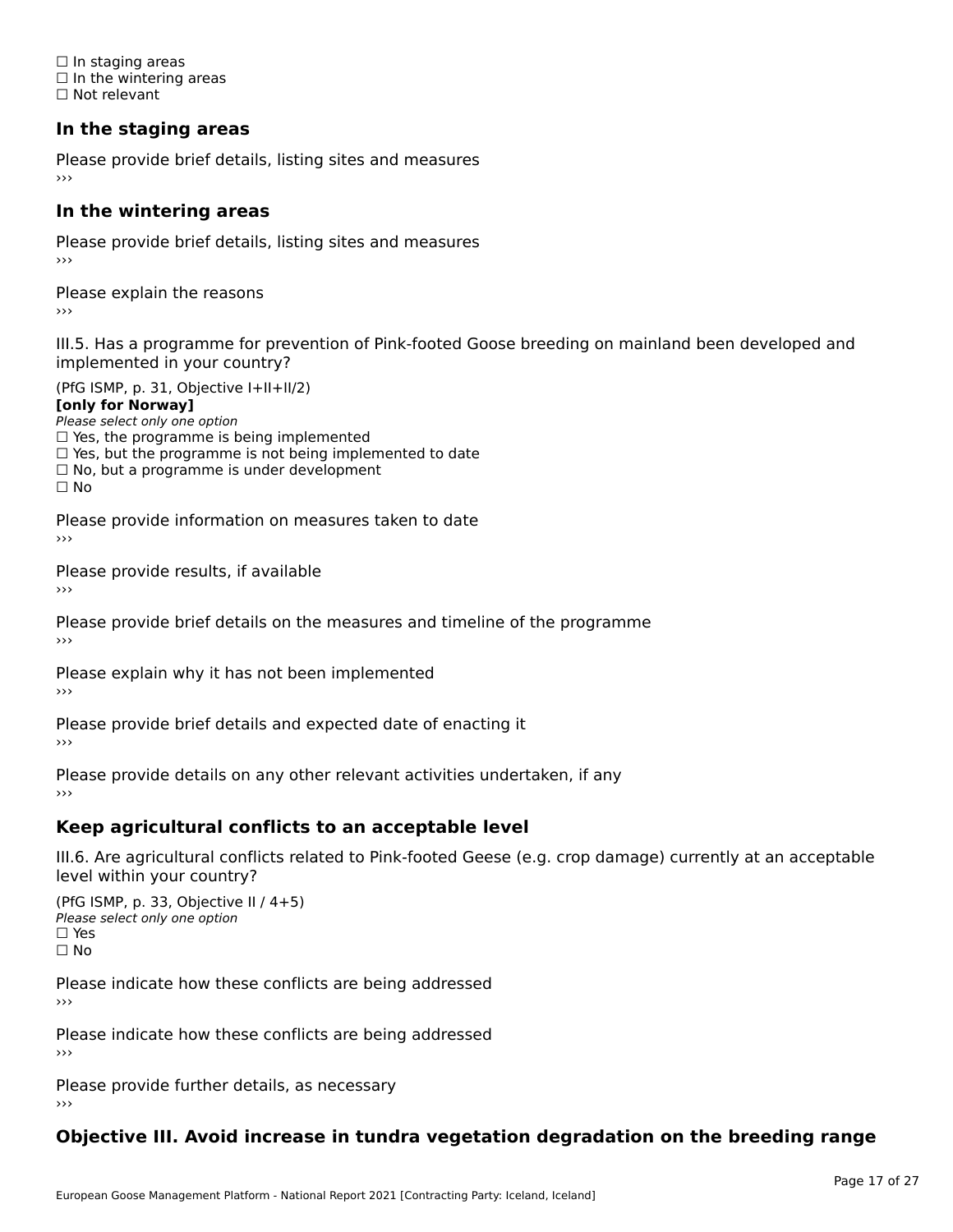III.7. Is the extent of arctic tundra degradation on Svalbard caused by the Pink-footed Goose monitored?

(PfG ISMP, p. 33-34, Objective III /8) **[only for Norway] Please select only one option** □ Yes<br>□ No

Please provide details on the type of monitoring activities (who is conducting them and how they are conducted)›››

Is there an increase in the level of degradation of the arctic tundra? □ CitCre dir increduce in c<br>Please select only one option □ Yes<br>□ No

Please provide any results or evidence

Please provide any results or evidence

Please explain the reasons›››

### **Objective IV. Allow for recreational use that does not jeopardize the population**

III.8. Does your country promote and/or implement (in the past three years) any national or regional (sub $m.6.198$  your country promove and/or miplement (in the past time years) any national or national) hunting-related campaigns, training programmes and/or management activities ?

(PfG ISMP, p. 31, Objective VI/3) **[only Norway and Denmark]** Possibility for multiple options ☐ Wise use hunting practices  $\Box$  wise use numing practices<br> $\Box$  Best practices to reduce crippling rates □ Best practices to reduce crippinig rates<br>□ Self-organization and coordination of local hunting □ Sen-organization and coordination or local nunting<br>□ No campaigns, programmes or activities have been implemented

# **Wise use hunting practices**

Please provide brief details (attach files or provide web links, if available) ›››

### **Best practices to reduce crippling rates**

Please provide brief details (attach files or provide web links, if available)

# **Self-organization and coordination of local hunting**

Please provide brief details (attach files or provide web links, if available)

Please explain the reasons›››

#### **Optionally, please provide any other information related to the implementation of the PfG ISMP**

Please provide further information here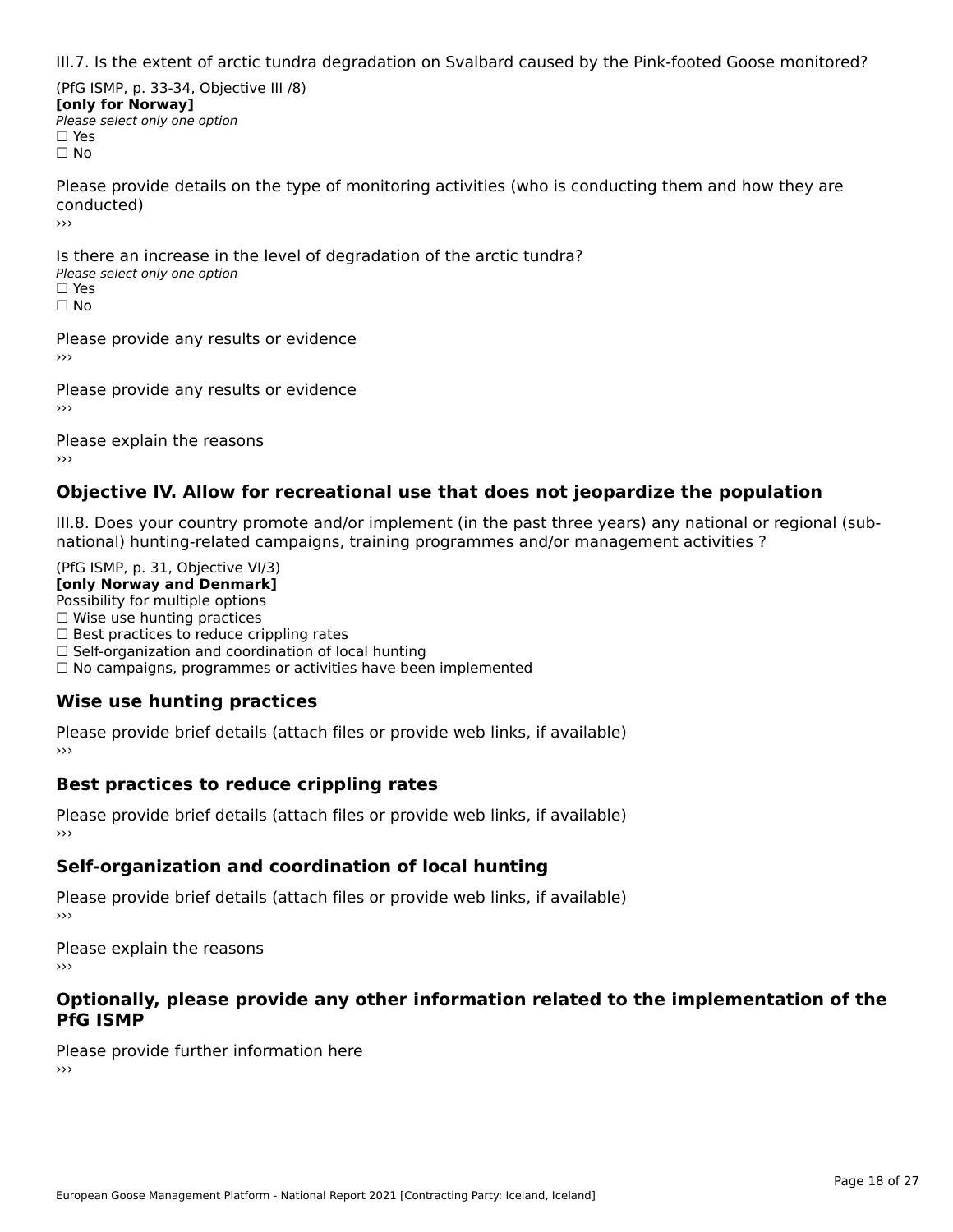#### **IV. Sub-section A: Taiga Bean Goose International Single Species Action Plan (TBG ISSAP) - Eastern 1 Management UnitAction Plan (TBG ISSAP) - Eastern 1 Management Unit**

Participating Range States**: Belarus, Estonia, Germany, Latvia, Ukraine** 

### **Objective 1. Increase survival rate of adults**

### **Result 1.1 Legal harvest does not jeopardize an increase of adult survival rates**

IV.1. Has your country developed and adopted legislation for the closure of hunting of TBG to allow for TBG IV.1. Thas your country developed and add<br>to pass before goose hunting is opened?

(activity 1.1.1.1 Workplan for the implementation of non-AHM related actions (2018-2020) agreed at the 3rd EGM IWG meeting in Leeuwarden, the Netherlands in June 2018)

#### [all Participating Range States]

Please select only one option ☐ Yes, developed and adopted

 ☐ Yes, developed but not adopted $\Box$  ies, developed but not adopted

Please describe what legislation has been developed

Please indicate when it was adopted

Please indicate how the legislation is enforced

Please describe what legislation has been developed

Please indicate the timeframe when the legislation is expected to be adopted

Please explain the reasons

#### **IV.2. Please indicate how you are improving the knowledge of the occurrence of TBGon sub-species level in your country**on sub-species level in your country

on sub-species fever in your country<br>(activity 1.1.1.2 Workplan for the implementation of non-AHM related actions (2018-2020) agreed at the **Brd EGM IWG meeting in Leeuwarden, the Netherlands in June 2018)** 

#### [all Participating Range States]

IV.2.1. Ensuring national monitoring at all known key sites <del>■ Western Chroning</del> Hational<br>Please select only one option □ Yes<br>□ No

Please describe the activities undertaken

Please list the key sites where monitoring activities are being undertaken

Please provide relevant documents or weblinks

Please explain the reasons

›››

IV.2.2. Providing identification training to people carrying out the monitoring activities Please select only one option<br>□ Yes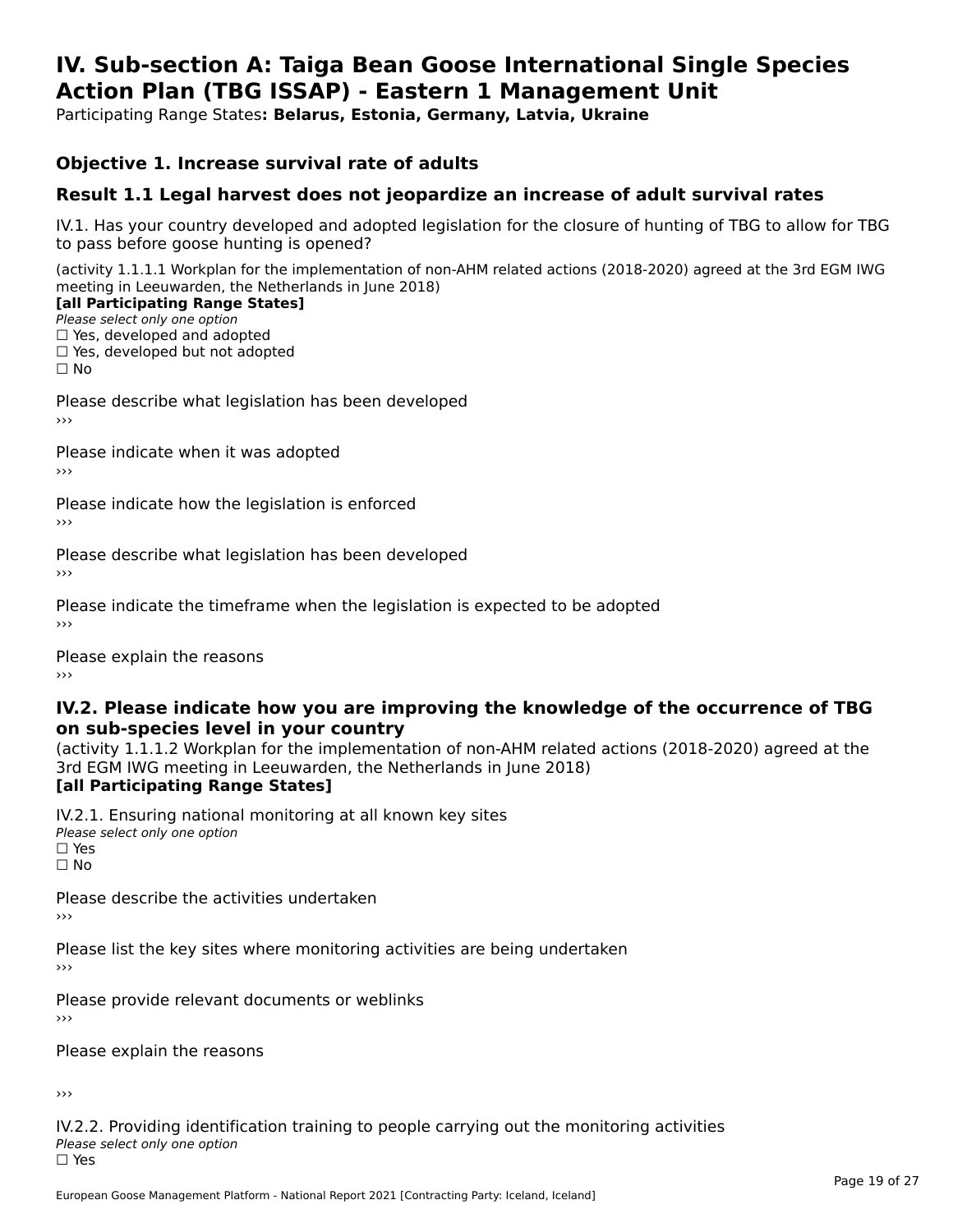#### ☐ No

Please describe the activities undertaken›››

Please provide relevant identification materials or weblinks, if available

Please explain the reasons

IV.2.3. Providing equipment to people carrying out the monitoring activities Please select only one option ☐ Yes□ Yes<br>□ No

Please describe the activities undertaken›››

Please provide relevant documents or weblinks

Please explain the reasons ›››

IV.2.4. Carrying out a satellite/GPS tagging project on TBG in the wintering/staging areas <del>∩</del><br>Please select only one option □ Yes<br>□ No

Please describe the activities undertaken›››

Please provide relevant documents or weblinks

Please explain the reasons

IV.2.5. Any other relevant activities Please select only one option ☐ Yes□ Yes<br>□ No

Please describe the activities undertaken›››

Please provide relevant documents or weblinks

# **Result 1.2 Illegal harvest is reduced to non-significant levels**

IV.3. Does your country implement an awareness-raising campaign for hunters to complement necessary rv.5. Does your court<br>legislation changes?

(activity 1.2.2.1 Workplan for the implementation of non-AHM related actions (2018-2020) agreed at the 3rd EGM IWG meeting in Leeuwarden, the Netherlands in June 2018)

#### **[Only for Belarus and Ukraine]**

**LOTTLY TOT Detailed and O**<br>Please select only one option

riease select only one option<br>□ Yes, an awareness-raising campaign is being implemented

□ No, but an awareness-raising campaign is under development<br>□ N。

 $\Box$  No

Please indicate who is involved in the implementation (e.g. national NGOs, research institutes, etc.)

Please provide brief details about the activities that are being implemented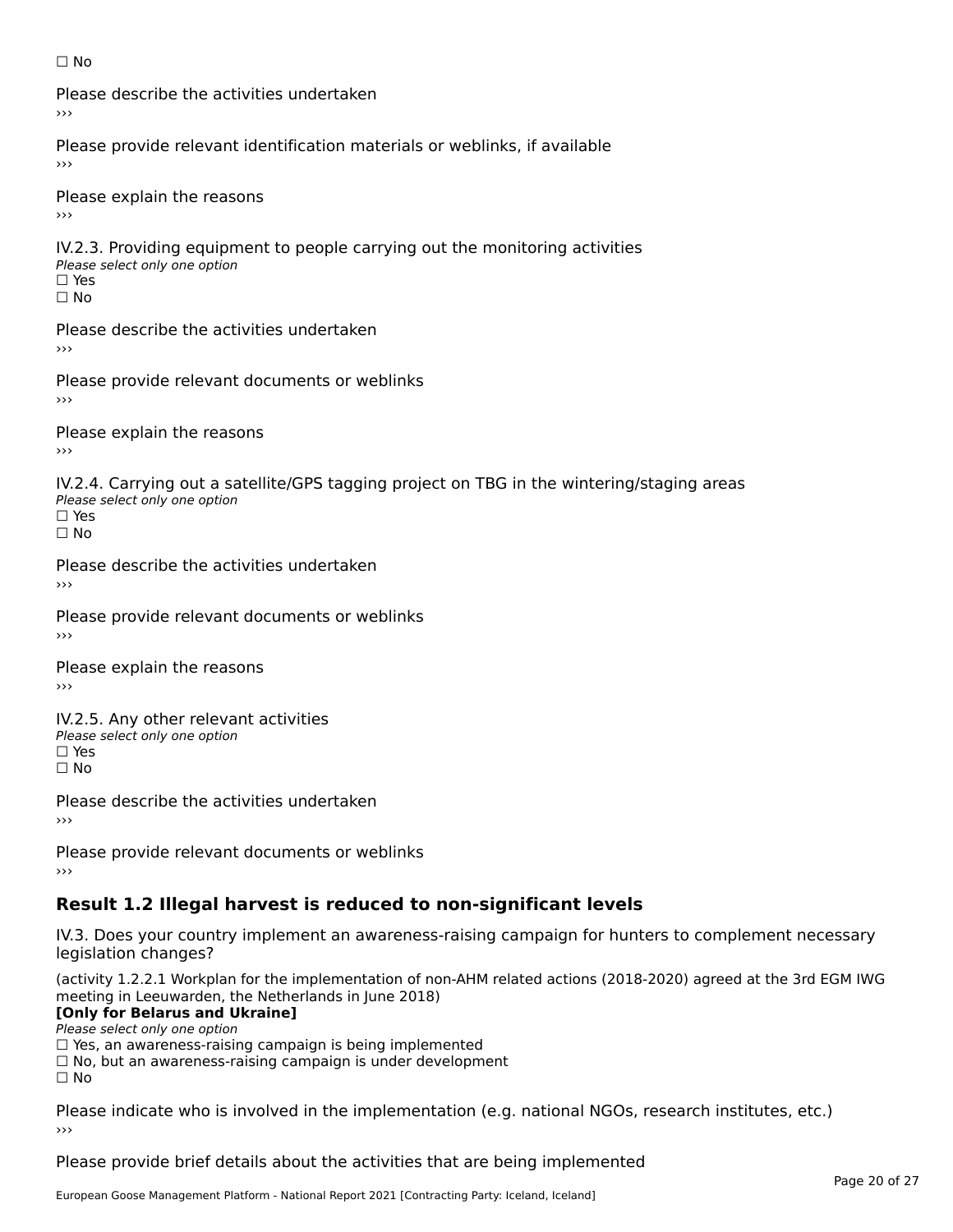›››

Please provide a weblink or upload more information on the campaign›››

Does the campaign include guidance on identification of grey geese? Please select only one option<br>□ Yes □ Yes<br>□ No

Please upload identification guides and provide weblinks ›››

Please provide further information, if available

Please explain the reasons

Please indicate who is in charge of developing the campaigns

Please provide information on when the development is expected to be finalized ›››

Please indicate when the implementation of the campaign is envisaged to start

Please provide reasons why an awareness-raising campaign is not in place

IV.4. Has special publication on the occurrence of the Taiga Bean Goose been produced and disseminated?

(activity 1.2.2.2 Workplan for the implementation of non-AHM related actions (2018-2020) agreed at the 3rd EGM IWG **[Only for Ukraine]**

**□ Yes produced and disseminated**<br>Please select only one option  $\Box$  ies produced and disseminated  $\Box$  ies, currently being produced

Please provide details on dissemination, upload publication or provide weblink

Please provide details on the timeframe

Please indicate who is in charge of producing the publication

Please provide details on the dissemination plans

Please explain the reasons ›››

# **Other objectives and results as decided by the EGM IWG**

# **Reducing Taiga Bean Goose crippling**

IV.5. Have you undertaken any activities to reduce TBG crippling rates?

(activity agreed at the 1st EGM IWG meeting in Kristianstad, Sweden in December 2016) **[all Participating Range States]**

#### [all Participating Range States] **Lan T articipating Range**<br>Please select only one option

□ Yes<br>□ No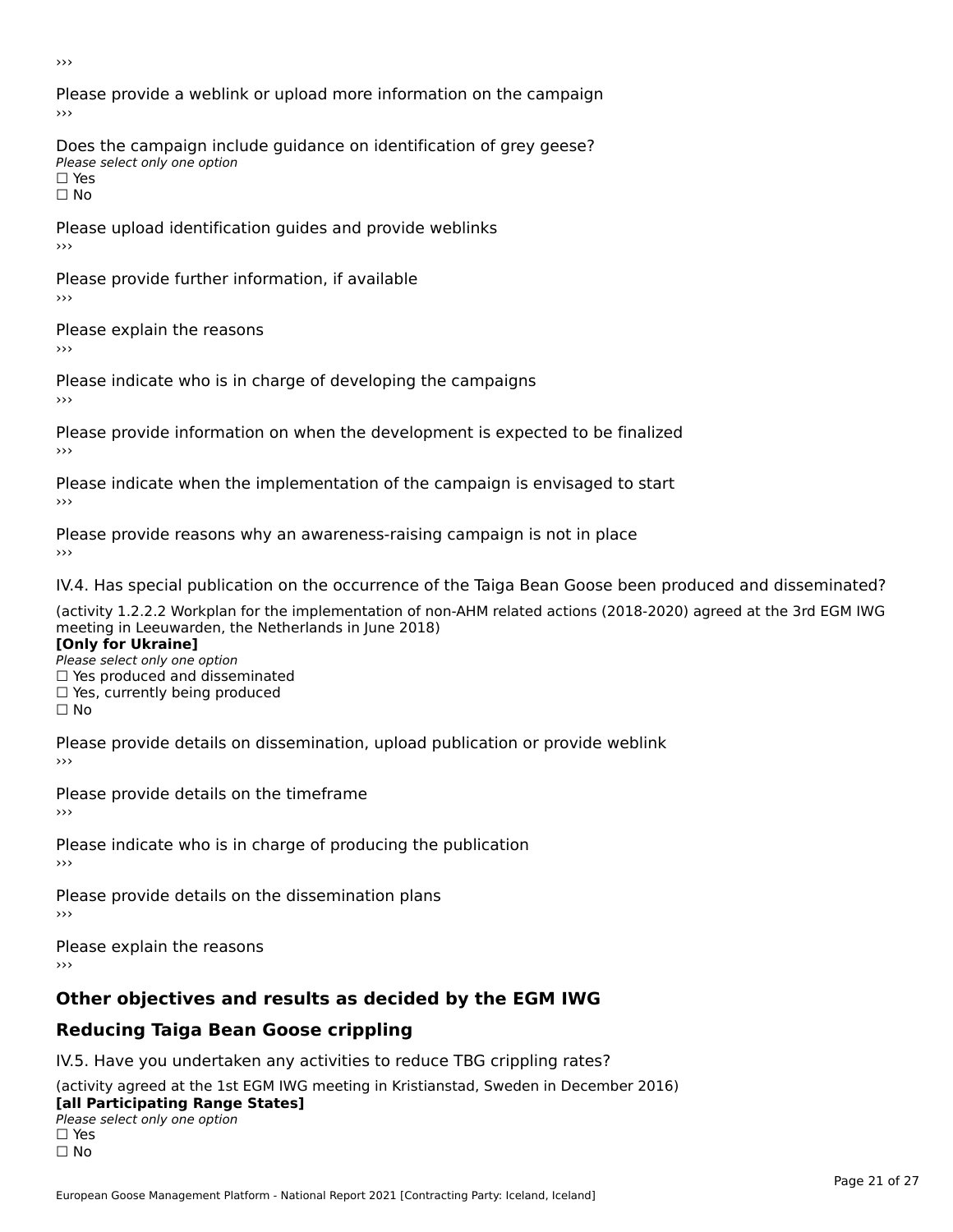☐ Not applicable

Please provide details on the activities

Please explain the reasons

Please explain the reasons

# **Raising identification skills and awareness amongst hunters**

IV.6. Have training programmes to develop identification skills amongst hunters been organized by national rv.o. riave training pro<br>hunting associations?

(activity agreed at the 1st EGM IWG meeting in Kristianstad, Sweden in December 2016) **[all Participating Range States]**[all Participating Range States] **Lan Tarticipating Range**<br>Please select only one option ☐ Yes☐ No□ Not applicable

Please provide more information on the training programmes

Have the training programmes been developed in cooperation with BirdLife partners and other conservation NGOs?Please select only one option☐ Yes☐ No

Please provide a list of cooperating partners

Please provide more information of detailed activities with partners

Please upload any relevant materials

Please provide weblinks

Please explain the reasons

Please explain the reasons›››

Please explain the reasons›››

#### **Optionally, please provide any other information related to the implementation of the TBG ISSAP**

Please provide information here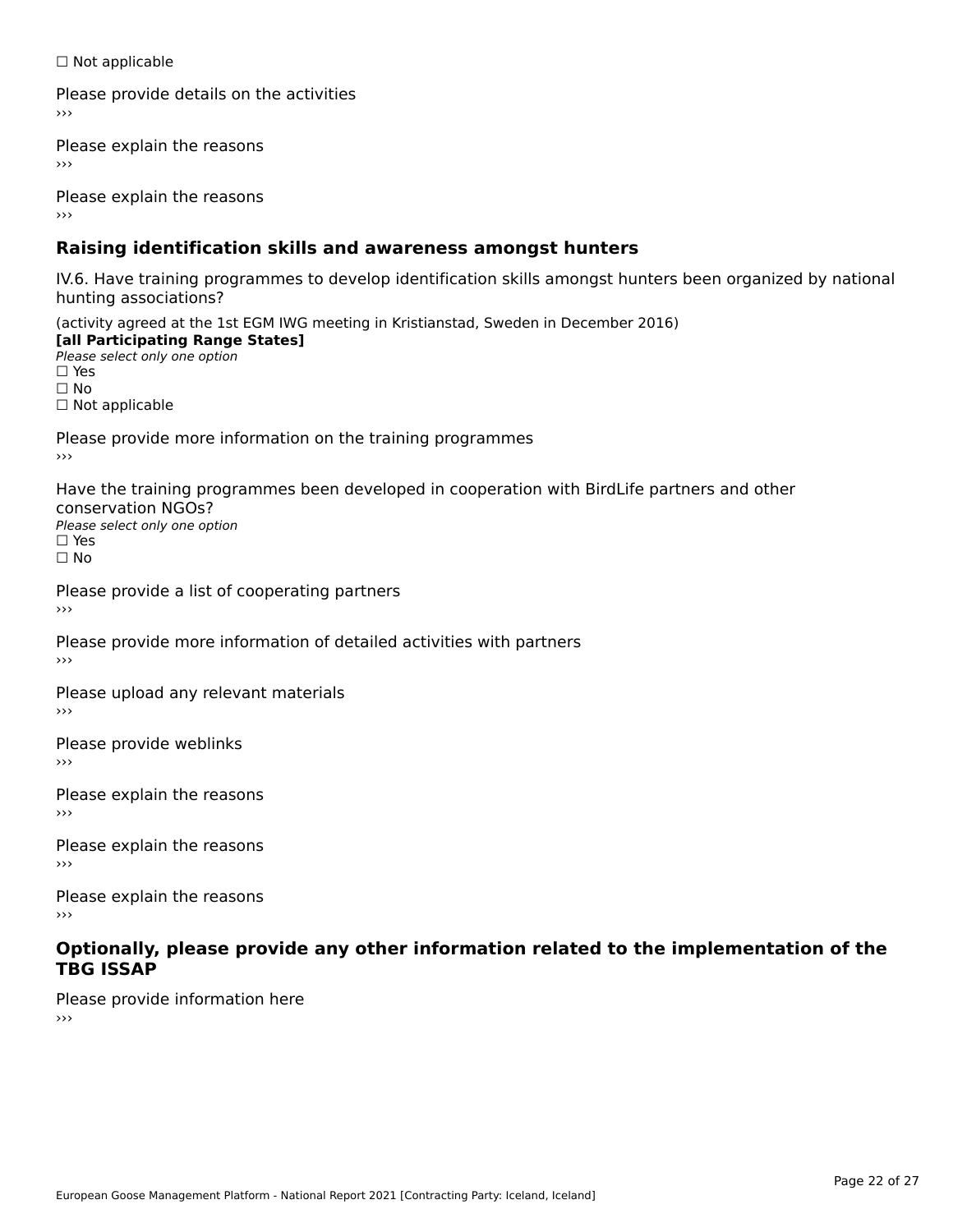# **V. Sub-section B: Taiga Bean Goose International Single SpeciesAction Plan (TBG ISSAP) - Western and Central Management Units**

Participating Range States: **Denmark**, **Finland**, **Norway, Sweden**, **UK**

# **Objective 1 Increase survival rate of adults**

### **Result 1.2 Illegal harvest is reduced to non-significant levels**

V.1. Is TBG shooting investigated in north-east Jutland and Zealand?

(activity 1.2.2.1 Workplan for the implementation of non-AHM related actions (2018-2020) agreed at the 3rd EGM IWG meeting in Leeuwarden, the Netherlands in June 2018) **[Only for Denmark]** 

**□ Please select only one option** □ Yes<br>□ No

Please indicate what activities have been undertaken›››

Please provide results, relevant publications and weblinks ›››

Please explain the reasons›››

#### **Result 1.3: Impact of huntable native predators in breeding and moulting areas is reduced**

V.2. Are annual campaigns undertaken amongst hunters in the breeding areas to strengthen fox v.z. Are annual campaigns und<br>management in your country?

(activity 1.3.1.1 Biannual Taiga Bean Goose implementation plan agreed at the 1st EGM IWG meeting in Kristianstad, Sweden in December 2016)

**[Only for Finland]** Please select only one optionriease<br>□ Yes □ Yes<br>□ No

Please list the areas where the campaigns are being undertaken

Please list the hunting associations involved

Please provide any other relevant details and weblinks ›››

Please explain the reasons

V.3. Has fox management in northernmost Finland been further strengthened by the Finnish Wildlife v.5. Has fox management in northernmost F<br>Agency and the Forestry and Parks Service?

(activity 1.3.1.2 Biannual Taiga Bean Goose implementation plan agreed at the 1st EGM IWG meeting in Kristianstad, Sweden in December 2016) Sweden in December 2016)

[Only for Finland]

**Please select only one option** □ Yes<br>□ No

Please explain what activities have taken place

Please provide results, relevant publications and weblinks ›››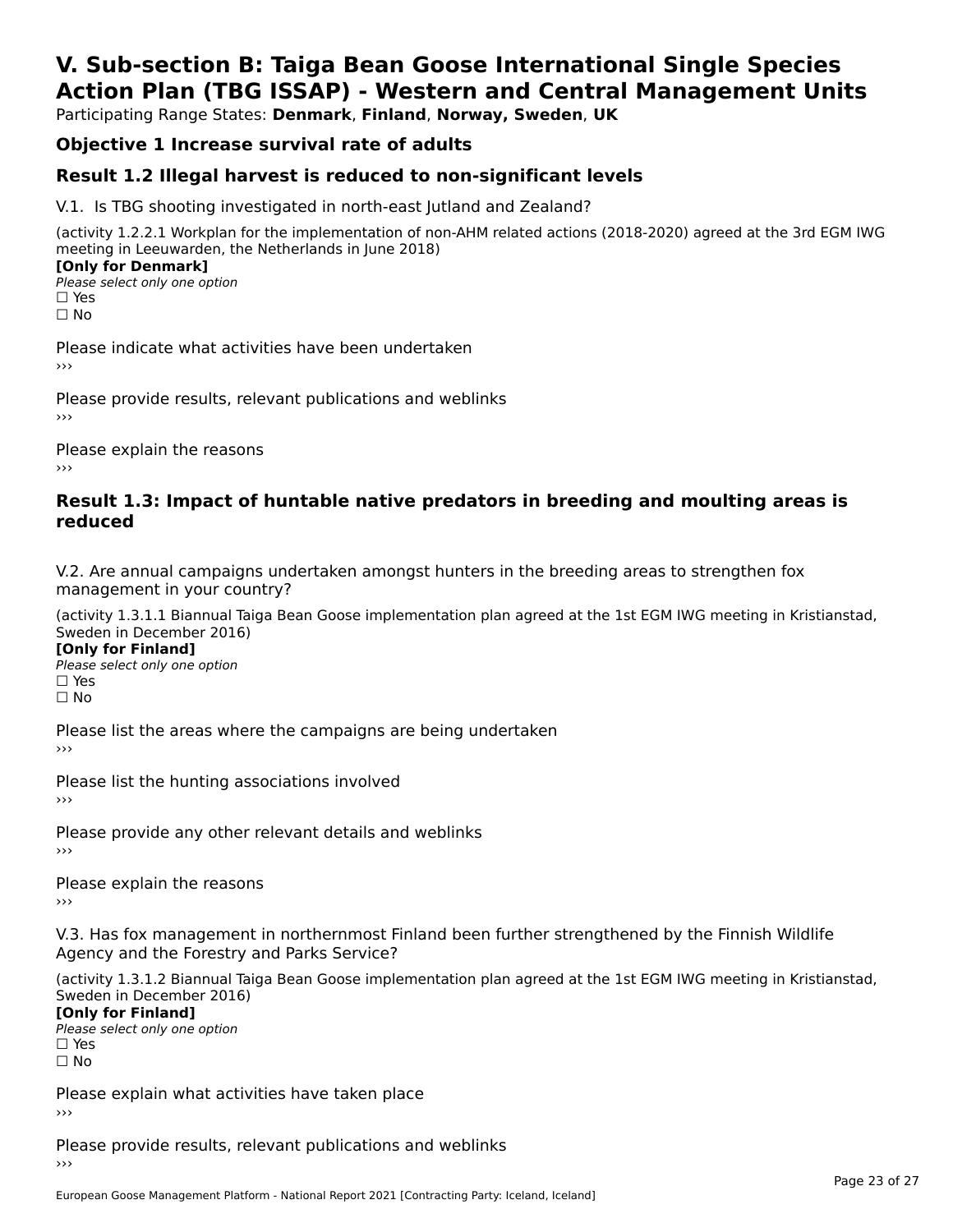# **Result 1.4: Impact of alien predators in breeding and moulting areas is reduced**

V.4. Does your country implement programmes for the eradication of the raccoon dog?

(activity 1.4.1.1 Workplan for the implementation of non-AHM related actions (2018-2020) agreed at the 3rd EGM IWG meeting in Leeuwarden, the Netherlands in June 2018) **[Only for Finland and Sweden]**

**Please select only one option** 

□ Yes<br>□ No

Please provide details about the eradication programme(s) (scope, implementing entities, etc.)

Please provide details on the effectiveness of the programmes

Please provide an update on the current status of the raccoon dog

Please explain the reasons

### **Objective 2. Increase reproductive rates**

### **Result 2.2: Intraspecific competition in spring staging areas is reduced**

V.5. Please provide updates on the implementation of the "fields for geese" programme

(activity 2.2.1.1 Workplan for the implementation of non-AHM related actions (2018-2020) agreed at the 3rd EGM IWG meeting in Leeuwarden, the Netherlands in June 2018) <u>Iony</u> ioi swedenj

V.6. Please provide information on the continuation and implementation of the "unharvested-fields-forbirds" programme (within the Common Agricultural Policy)birds" programme (within the Common Agricultural Policy)

(activity 2.2.1.2 and 2.2.1.3) **CONDUCTS**<br> **[Only for Finland]** 

#### **Objective 3. Stop ongoing loss, fragmentation and degradation of habitats, and restore lost, fragmented and degraded habitats**

### **Result 3.1: Impact of forestry works is reduced**

V.7. Have working models been developed for wildlife-friendly forest management?

(activity 3.1.1.1 Workplan for the implementation of non-AHM related actions (2018-2020) agreed at the 3rd EGM IWG

#### **[Only for Finland]**

**Please select only one option** □ Yes<br>□ No

Please provide details on the working models developed

Are these models being implemented? ∩ne enese moders being<br>Please select only one option □ Yes<br>□ No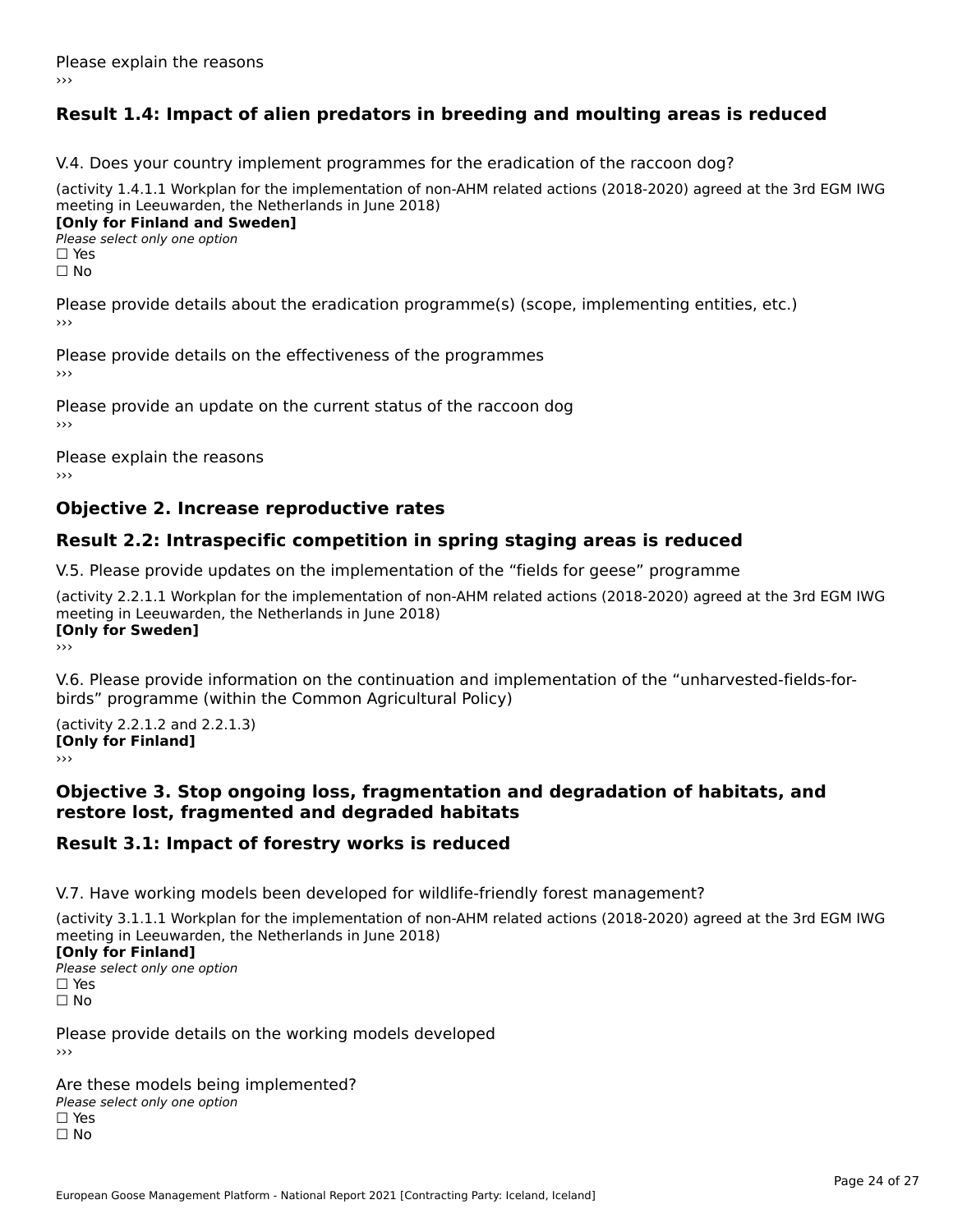Please provide more information on the progress

Have these models been promoted to reach forest owners? ∩ave these models bee<br>Please select only one option □ Yes<br>□ No

Please provide more information›››

Please explain the reasons ›››

Have these models been promoted to reach forest corporations? ∩ave these models bee<br>Please select only one option □ Yes<br>□ No

Please provide more information›››

Please explain the reasons ›››

Please explain the reasons›››

Please explain the reasons›››

V.8. Please indicate the implementation progress to reach the annual goals for mire restoration

(activity 3.1.2.1 Workplan for the implementation of non-AHM related actions (2018-2020) agreed at the 3rd EGM IWG meeting in Leeuwarden, the Netherlands in June 2018) **[all Participating Range States]** ›››

**Result 3.3: Breeding, staging and wintering habitats are not further lost due to oil andgas or renewable energy developments**gas or renewable energy developments

V.9. Are you monitoring the collision risk posed by renewable energy developments to TBG close to the

Special Protection Areas, identified as their important wintering sites?

(activity 3.3.1.1 Workplan for the implementation of non-AHM related actions (2018-2020) agreed at the 3rd EGM IWG **[only for Denmark and other Range States as applicable]**

**Please select only one option** □ Yes<br>□ No

Please provide information on the relevant actions that have been undertaken ›››

Please provide any results, if available

Please explain the reasons

# **Result 3.4: Impact of agriculture on natural Taiga Bean Goose habitats is minimized**

V.10. Has the area of managed coastal grasslands under the Common Agricultural Policy (CAP) increased in

(activity 3.4.1.1 Workplan for the implementation of non-AHM related actions (2018-2020) agreed at the 3rd EGM IWG meeting in Leeuwarden, the Netherlands in June 2018) **[only for Finland]**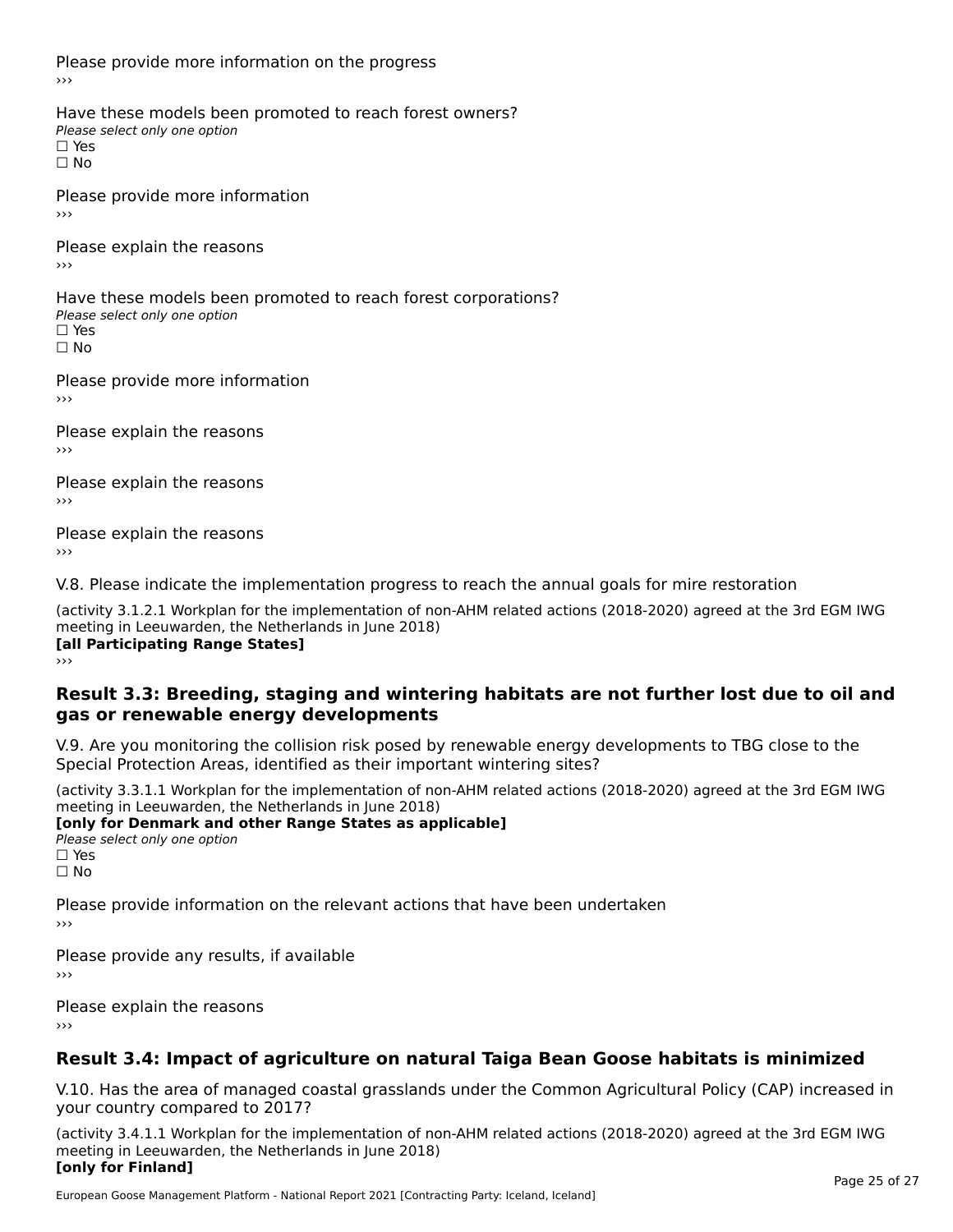Please select only one option □ Yes<br>□ No

Please indicate the size of the total area

›››

Please indicate the additional area managed since the beginning of 2017

Please describe the activities undertaken on grassland management ›››

Please upload relevant documentation and provide weblinks

Please explain the reasons

# **Other objectives and results as decided by the EGM IWG**

#### **Review factors possibly contributing to rapid declines in eastern England andimplement appropriate management responses**implement appropriate management responses

V.11. Have possible factors causing population declines in eastern England been reviewed?

(activity 3.4.2. Workplan for the implementation of non-AHM related actions (2018-2020) agreed at the 3rd EGM IWGmeeting in Leeuwarden, the Netherlands in June 2018) meeting in Leeuwarden, the Netherlands in June 2018)<br>**[only for UK]** 

**∐omy for OR**<br>Please select only one option □ Yes<br>□ No

Please describe those factors and provide further information as available

Are appropriate management responses to these factors being implemented? Please select only one option ים<br>⊡ No

Please provide information on the activities implemented ›››

Please provide information about the main achievements and results›››

Please explain the reasons›››

Please explain the reasons ›››

# **Reducing Taiga Bean Goose crippling**

V.12. Have you undertaken any activities in the past three years to reduce TBG crippling rates?

(activity agreed at the 1st EGM IWG meeting in Kristianstad, Sweden in December 2016) **[all Participating Range States]**

[all Participating Range States] Please select only one option☐ Yesים<br>⊡ No □ Not applicable

Please provide details on the activities››› $\rightarrow$   $>$